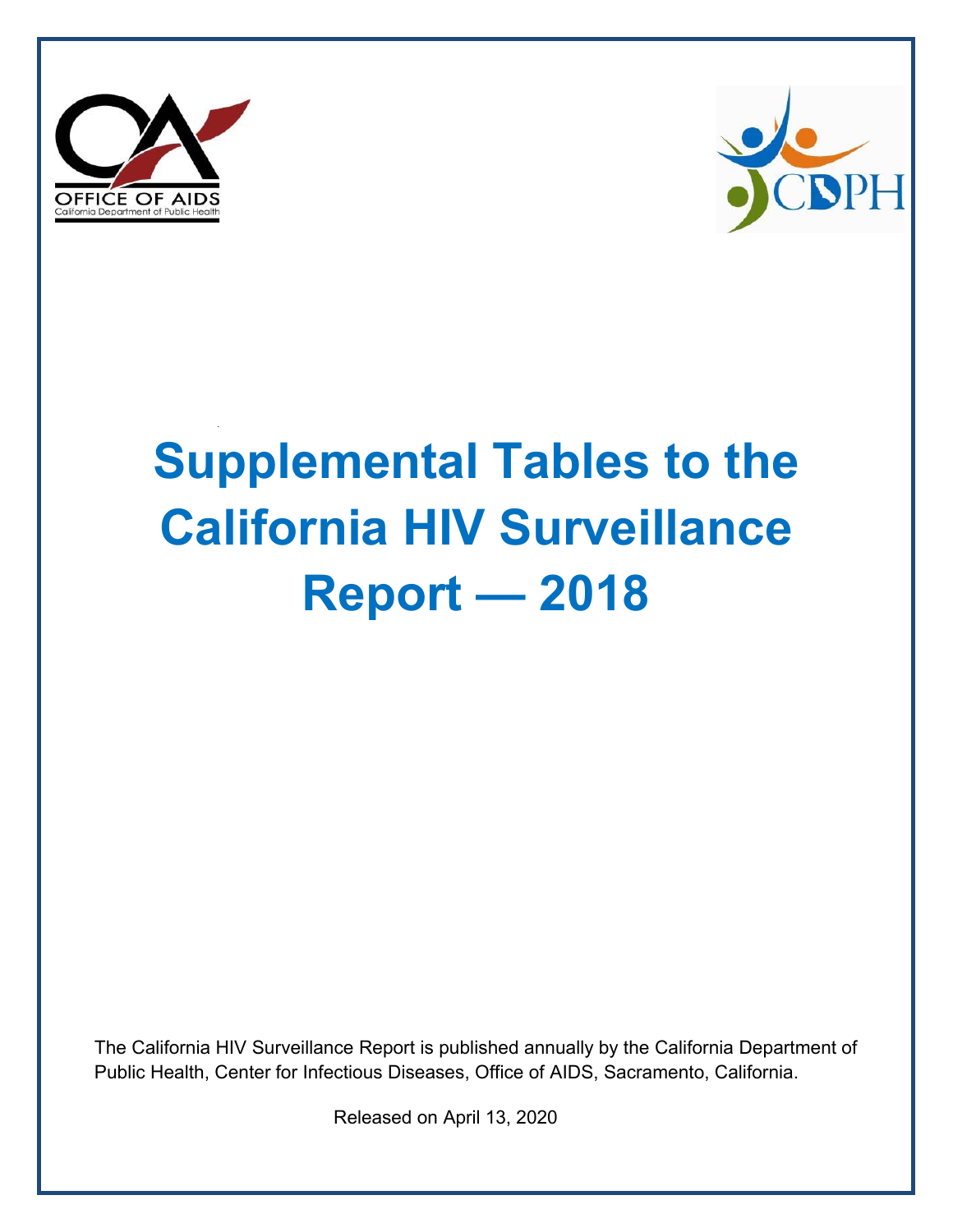## **Table of Tables**

| Table S1a. Persons newly diagnosed with HIV infection, by race/ethnicity and selected                                                                                      | Page 3.  |
|----------------------------------------------------------------------------------------------------------------------------------------------------------------------------|----------|
| Table S1b. Persons newly diagnosed with HIV infection, by race/ethnicity and transmission                                                                                  | Page 4   |
| Table S2a. Persons living with diagnosed HIV infection, by race/ethnicity and selected                                                                                     | Page 5   |
| Table S2b. Persons living with diagnosed HIV infection, by race/ethnicity and transmission                                                                                 | Page 6   |
| Table S3a. Persons living with diagnosed HIV infection ever classified as stage 3 (AIDS),<br>by year and selected demographic characteristics, 2014-2018 — California      | Page 7   |
| Table S3b. Persons living with diagnosed HIV infection ever classified as stage 3 (AIDS),                                                                                  | Page 8   |
| Table S3c. Persons living with diagnosed HIV infection ever classified as stage 3 (AIDS),                                                                                  | Page 9   |
| Table S4a. Persons living with diagnosed HIV infection ever classified as stage 3 (AIDS),<br>by race/ethnicity and selected demographic characteristics, 2018 — California | Page 10  |
| Table S4b. Persons living with diagnosed HIV infection ever classified as stage 3 (AIDS),                                                                                  | Page 11. |
|                                                                                                                                                                            |          |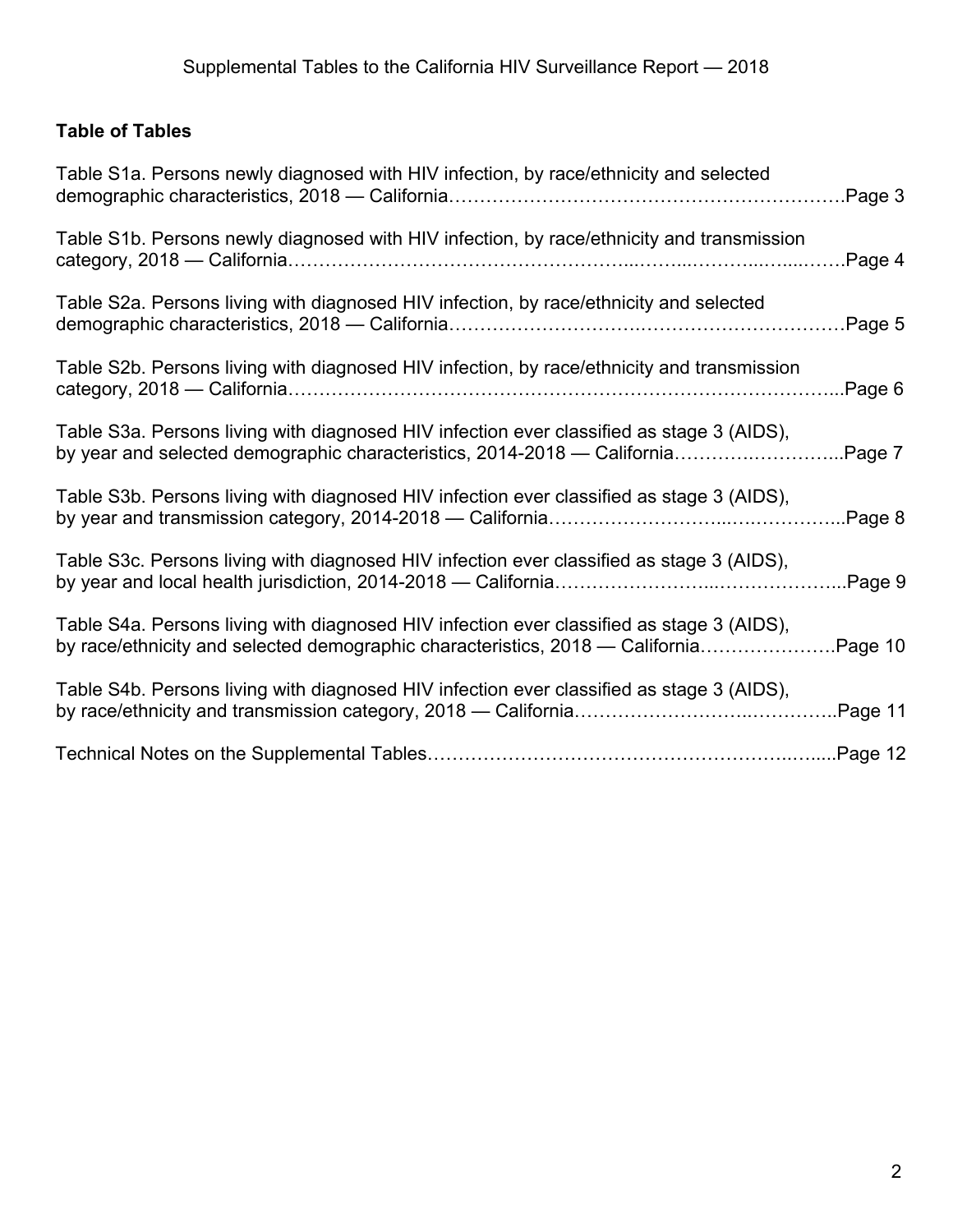|                             |                                    |                 | American<br>Indian/<br>Alaska<br><b>Native</b> |     | Asian  |                | Black/<br><b>African</b><br>American |                 | Hispanic/<br>Latinx |                | <b>Native</b><br>Hawaiian/<br><b>Pacific</b><br><b>Islander</b> |            | White  |          | <b>Multiple</b><br>Races |              | <b>Total</b> |
|-----------------------------|------------------------------------|-----------------|------------------------------------------------|-----|--------|----------------|--------------------------------------|-----------------|---------------------|----------------|-----------------------------------------------------------------|------------|--------|----------|--------------------------|--------------|--------------|
| Characteristic              |                                    | N               | Rate                                           |     | N Rate |                | N Rate                               | N               | Rate                | N              | Rate                                                            |            | N Rate | N        | Rate                     | N            | Rate         |
| Age at diagnosis (in years) | 0 to 11                            | 0               | 0.0                                            | 0   | 0.0    | $\overline{2}$ | 0.6                                  | 1               | 0.0                 | 0              | 0.0                                                             | 2          | 0.1    | 0        | 0.0                      | 5            | 0.1          |
|                             | 12 to 14                           | 0               | 0.0                                            | 0   | 0.0    | 1              | 1.2                                  | 1               | 0.1                 | 0              | 0.0                                                             | 0          | 0.0    | 0        | 0.0                      | $\mathbf{2}$ | 0.1          |
|                             | 15 to 17                           | 0               | 0.0                                            | 1   | 0.6    | 5              | 5.3                                  | 17              | 2.2                 | $\Omega$       | 0.0                                                             | 4          | 0.9    | 2        | 3.2                      | 29           | 1.8          |
|                             | 18 to 19                           | 2               | 38.9                                           | 9   | 6.8    | 32             | 41.8                                 | 62              | 11.2                |                | 22.9                                                            | 20         | 5.5    | 8        | 17.6                     | 134          | 11<br>.4     |
|                             | 20 to 24                           | 2               | 15.6                                           | 28  | 8.3    | 159            | 85.8                                 | 407             | 27.9                | 3              | 26.9                                                            | 136        | 15.3   | 19       | 16.1                     | 754          | 25.0         |
|                             | 25 to 29                           | 1               | 8.6                                            | 57  | 18.5   | 196            | 113.3                                | 508             | 42.2                | 4              | 35.7                                                            | 193        | 23.4   | 24       | 29.9                     | 983          | 37.6         |
|                             | 30 to 34                           | 3               | 27.9                                           | 52  | 15.1   | 132            | 86.3                                 | 389             | 35.0                | 4              | 36.6                                                            | 179        | 19.8   | 19       | 27.8                     | 778          | 29.9         |
|                             | 35 to 39                           | 2               | 18.4                                           | 31  | 8.0    | 74             | 49.5                                 | 288             | 25.2                | $\overline{2}$ | 18.0                                                            | 149        | 15.5   | 13       | 20.1                     | 559          | 20.5         |
|                             | 40 to 44                           | 2               | 20.2                                           | 34  | 8.8    | 60             | 43.6                                 | 170             | 15.9                | 0              | 0.0                                                             | 110        | 12.8   | 9        | 17.3                     | 385          | 15.3         |
|                             | 45 to 49                           | 3               | 27.5                                           | 25  | 6.1    | 73             | 48.1                                 | 180             | 17.4                | 2              | 19.9                                                            | 119        | 12.2   | 6        | 12.4                     | 408          | 15.5         |
|                             | 50 to 54                           | 2               | 17.2                                           | 10  | 2.7    | 42             | 26.4                                 | 117             | 12.8                | 0              | 0.0                                                             | 85         | 8.1    | 5        | 11.5                     | 261          | 10.2         |
|                             | 55 to 59                           | 0               | 0.0                                            | 6   | 1.7    | 35             | 21.4                                 | 59              | 7.7                 |                | 10.1                                                            | 108        | 8.8    | 8        | 18.8                     | 217          | 8.4          |
|                             | 60 to 64                           | 0               | 0.0                                            | 9   | 2.7    | 24             | 17.3                                 | 32              | 5.3                 | 0              | 0.0                                                             | 45         | 3.7    | 4        | 11.5                     | 114          | 4.9          |
|                             | 65 to 74                           | 0               | 0.0                                            | 9   | 1.8    | 20             | 11.0                                 | 35              | 4.8                 | $\Omega$       | 0.0                                                             | 29         | 1.5    | 6        | 13.6                     | 99           | 2.9          |
|                             | $\geq 75$                          | 0               | 0.0                                            | 3   | 0.8    | $\overline{2}$ | 1.7                                  | $6\phantom{1}6$ | 1.3                 | $\mathbf 0$    | 0.0                                                             | 8          | 0.6    | 0        | 0.0                      | 19           | 0.8          |
| Gender                      | Cisgender men                      | 12              | 14.1                                           | 244 | 9.8    | 677            | 60.3                                 | 2,027           | 25.8                | 17             |                                                                 | 23.9 1,044 | 13.7   | 98       |                          | 18.6 4,119   | 20.8         |
|                             | Cisgender women                    | 1               | 1.1                                            | 26  | 0.9    | 170            | 14.7                                 | 210             | 2.7                 | 0              | 0.0                                                             | 128        | 1.7    | 22       | 4.0                      | 557          | 2.8          |
|                             | Transgender women                  | 4               |                                                | 4   |        | 8              |                                      | 33              |                     | 0              |                                                                 | 9          |        | 3        |                          | 61           |              |
|                             | Transgender men                    | 0               |                                                | 0   |        | 2              |                                      | 2               |                     | 0              |                                                                 | 6          |        | 0        |                          | 10           |              |
|                             | <b>Alternative Gender Identity</b> | 0               |                                                | 0   |        | 0              |                                      | 0               |                     | በ              |                                                                 | O          |        | $\Omega$ |                          | $\mathbf{0}$ |              |
|                             | <b>Total</b>                       | $\overline{17}$ | 9.9                                            | 274 | 5.2    | 857            | 37.6                                 | 2,272           | 14.5                | 17             |                                                                 | 11.8 1,187 | 7.8    | 123      |                          | 11.5 4,747   | 11.9         |

<span id="page-2-0"></span>Table S1a. Persons newly diagnosed with HIV infection by race/ethnicity, and selected demographic characteristics, 2018—California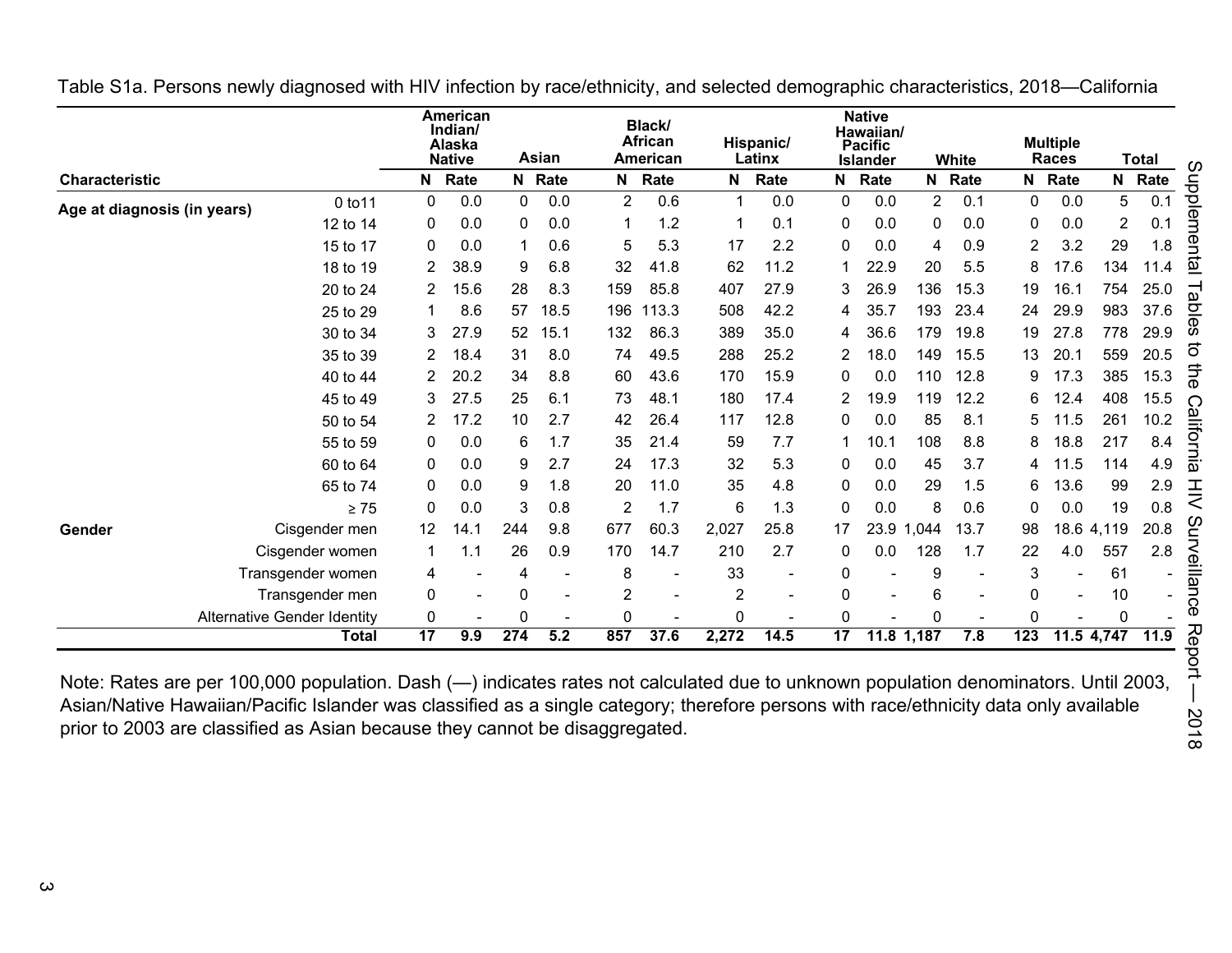|                              |                                      | American<br>Indian/<br>Alaska<br><b>Native</b> |        | Asian          |          | Black/<br>African<br>American |          | Hispanic/<br>Latinx |          | <b>Native</b><br>Hawaiian/<br><b>Pacific</b><br>Islander |          | White        |          | <b>Multiple</b><br>Races |          | <b>Total</b>      |           |
|------------------------------|--------------------------------------|------------------------------------------------|--------|----------------|----------|-------------------------------|----------|---------------------|----------|----------------------------------------------------------|----------|--------------|----------|--------------------------|----------|-------------------|-----------|
| Demographic group            | <b>Transmission category</b>         | N                                              | %      | N              | %        | N                             | $\%$     | N                   | %        | N                                                        | $\%$     | N            | %        | N                        | %        | N                 | %         |
| Cisgender men                | Male-to-male sexual contact (MMSC)   | 11                                             | 91.7%  | 197            | 80.7%    | 438                           | 64.8%    | 1,512               | 74.6%    |                                                          | 11 64.7% | 706          | 67.8%    | 72                       |          | 73.5% 2,947 71.6% |           |
| (age $\geq$ 12 at diagnosis) | Injection drug use (IDU)             | $\Omega$                                       | 0.0%   | $\Omega$       | 0.0%     | 22                            | 3.3%     | 65                  | 3.2%     | 0                                                        | 0.0%     | 61           | 5.9%     |                          | 7.1%     | 155               | 3.8%      |
|                              | MMSC and IDU                         | 0                                              | 0.0%   | 4              | 1.6%     | 14                            | 2.1%     | 77                  | 3.8%     | 0                                                        | 0.0%     | 75           | 7.2%     | 6                        | 6.1%     | 176               | 4.3%      |
|                              | High-risk heterosexual contact       | 0                                              | 0.0%   | 12             | 4.9%     | 22                            | 3.3%     | 37                  | 1.8%     | 0                                                        | $0.0\%$  | 31           | 3.0%     |                          | 1.0%     | 103               | 2.5%      |
|                              | Heterosexual contact (non-high-risk) |                                                | 8.3%   | 10             | 4.1%     | 89                            | 13.2%    | 166                 | 8.2%     |                                                          | 2 11.8%  | 89           | 8.5%     | 6                        | 6.1%     | 363               | 8.8%      |
|                              | Perinatal/Unknown risk/Other         | 0                                              | 0.0%   | 21             | 8.6%     | 91                            | 13.5%    | 170                 | 8.4%     |                                                          | 4 23.5%  | 80           | 7.7%     | 6                        | 6.1%     | 372               | $9.0\%$   |
|                              | <b>Subtotal</b>                      | 12                                             |        | 244            |          | 676                           |          | 2,027               |          | 17                                                       |          | 1.042        |          | 98                       |          | 4,116             |           |
| <b>Cisgender women</b>       | Injection drug use                   | 0                                              | 0.0%   | 0              | 0.0%     | 12                            | 7.1%     | 20                  | 9.6%     | 0                                                        | $0.0\%$  | 36           | 28.1%    | 3                        | 13.6%    |                   | 71 12.8%  |
| (age ≥12 at diagnosis)       | High-risk heterosexual contact       | 1                                              | 100.0% | 11             | 42.3%    | 47                            | 27.8%    | 79                  | 37.8%    | 0                                                        | 0.0%     | 29           | 22.7%    | 6                        | 27.3%    | 173 31.2%         |           |
|                              | Heterosexual contact (non-high-risk) | 0                                              | 0.0%   | 13             | 50.0%    | 86                            | 50.9%    | 91                  | 43.5%    | 0                                                        | 0.0%     | 55           | 43.0%    | 11                       | 50.0%    | 256 46.1%         |           |
|                              | Perinatal/Unknown risk/Other         | $\Omega$                                       | 0.0%   | $\overline{2}$ | 7.7%     | 24                            | 14.2%    | 19                  | 9.1%     | 0                                                        | 0.0%     | 8            | 6.3%     | 2                        | 9.1%     | 55                | 9.9%      |
|                              | <b>Subtotal</b>                      | $\mathbf{1}$                                   |        | 26             |          | 169                           |          | 209                 |          | 0                                                        |          | 128          |          | 22                       |          | 555               |           |
| <b>Transgender Women</b>     | Sexual contact                       | 4                                              | 100.0% |                | 4 100.0% |                               | 8 100.0% | 30                  | 90.9%    | 0                                                        | 0.0%     | 9            | 100.0%   |                          | 3 100.0% |                   | 58 95.1%  |
| (age $\geq$ 12 at diagnosis) | Injection drug use (IDU)             | 0                                              | 0.0%   | 0              | 0.0%     | 0                             | 0.0%     |                     | 3.0%     | 0                                                        | 0.0%     | $\Omega$     | 0.0%     | $\Omega$                 | 0.0%     | $\mathbf{1}$      | 1.6%      |
|                              | Perinatal/Unknown risk/Other         | 0                                              | 0.0%   | 0              | 0.0%     | 0                             | 0.0%     | 2                   | 6.1%     | 0                                                        | $0.0\%$  | $\Omega$     | 0.0%     | 0                        | 0.0%     | $\overline{2}$    | 3.3%      |
|                              | <b>Subtotal</b>                      | 4                                              |        | 4              |          | 8                             |          | 33                  |          | $\mathbf{0}$                                             |          | 9            |          | 3                        |          | 61                |           |
| <b>Transgender Men</b>       | Sexual contact                       | 0                                              | 0.0%   | 0              | 0.0%     |                               | 50.0%    |                     | 50.0%    | 0                                                        | 0.0%     | 5            | 83.3%    | 0                        | 0.0%     |                   | 7 70.0%   |
| (age $\geq$ 12 at diagnosis) | Injection drug use                   | 0                                              | 0.0%   | $\Omega$       | 0.0%     | 0                             | 0.0%     |                     | 50.0%    | 0                                                        | 0.0%     | $\Omega$     | 0.0%     | $\Omega$                 | 0.0%     |                   | 1 10.0%   |
|                              | Perinatal/Unknown risk/Other         | $\Omega$                                       | 0.0%   | $\Omega$       | 0.0%     |                               | 50.0%    | $\Omega$            | 0.0%     | $\mathbf{0}$                                             | 0.0%     | -1           | 16.7%    | 0                        | 0.0%     |                   | 2 20.0%   |
|                              | <b>Subtotal</b>                      | $\mathbf 0$                                    |        | 0              |          | $\overline{2}$                |          | $\overline{2}$      |          | $\mathbf{0}$                                             |          | 6            |          | 0                        |          | 10                |           |
| Child                        | Perinatal                            | $\mathbf 0$                                    | 0.0%   | 0              | 0.0%     | 0                             | 0.0%     |                     | 1 100.0% | 0                                                        | 0.0%     |              | 2 100.0% | 0                        | 0.0%     |                   | 3 60.0%   |
| (age <12 at diagnosis)       | Unknown risk                         | 0                                              | 0.0%   | $\Omega$       | 0.0%     |                               | 2 100.0% | 0                   | 0.0%     | 0                                                        | 0.0%     | $\Omega$     | 0.0%     | $\Omega$                 | 0.0%     |                   | 2 40.0%   |
|                              | Other                                | $\Omega$                                       | 0.0%   | $\Omega$       | 0.0%     | 0                             | 0.0%     | 0                   | 0.0%     | 0                                                        | 0.0%     | $\Omega$     | 0.0%     | $\Omega$                 | 0.0%     |                   | $0 0.0\%$ |
|                              | Subtotal                             | $\mathbf 0$                                    |        | $\mathbf{0}$   |          | $\overline{2}$                |          | 1                   |          | 0                                                        |          | $\mathbf{2}$ |          | 0                        |          | 5                 |           |
|                              | <b>Total</b>                         | 17                                             |        | 274            |          | 857                           |          | 2,272               |          | 17                                                       |          | 1,187        |          | 123                      |          | 4,747             |           |

#### <span id="page-3-0"></span>Table S1b. Persons newly diagnosed with HIV infection, by race/ethnicity and transmission category, 2018—California

Note: High-risk heterosexual contact: heterosexual intercourse with a person of the opposite sex-at-birth who has a high risk for HIV (e.g., MMSC, IDU). Heterosexual contact (non-high-risk): heterosexual intercourse with a person of the opposite sex-at-birth who does not have a high risk for HIV. Transgender persons who report sexual contact are placed in the transmission category of sexual contact, regardless of IDU. Other includes hemophilia, blood transfusion, and risk factor not reported or not identified. Until 2003, Asian/Native Hawaiian/Pacific Islander was classified as a single category; therefore persons with race/ethnicity data only available prior to 2003 are classified as Asian because they cannot be disaggregated. The number of perinatal diagnoses in a given year do not reflect the number of transmissions during that year since some cases are not diagnosed at birth.

8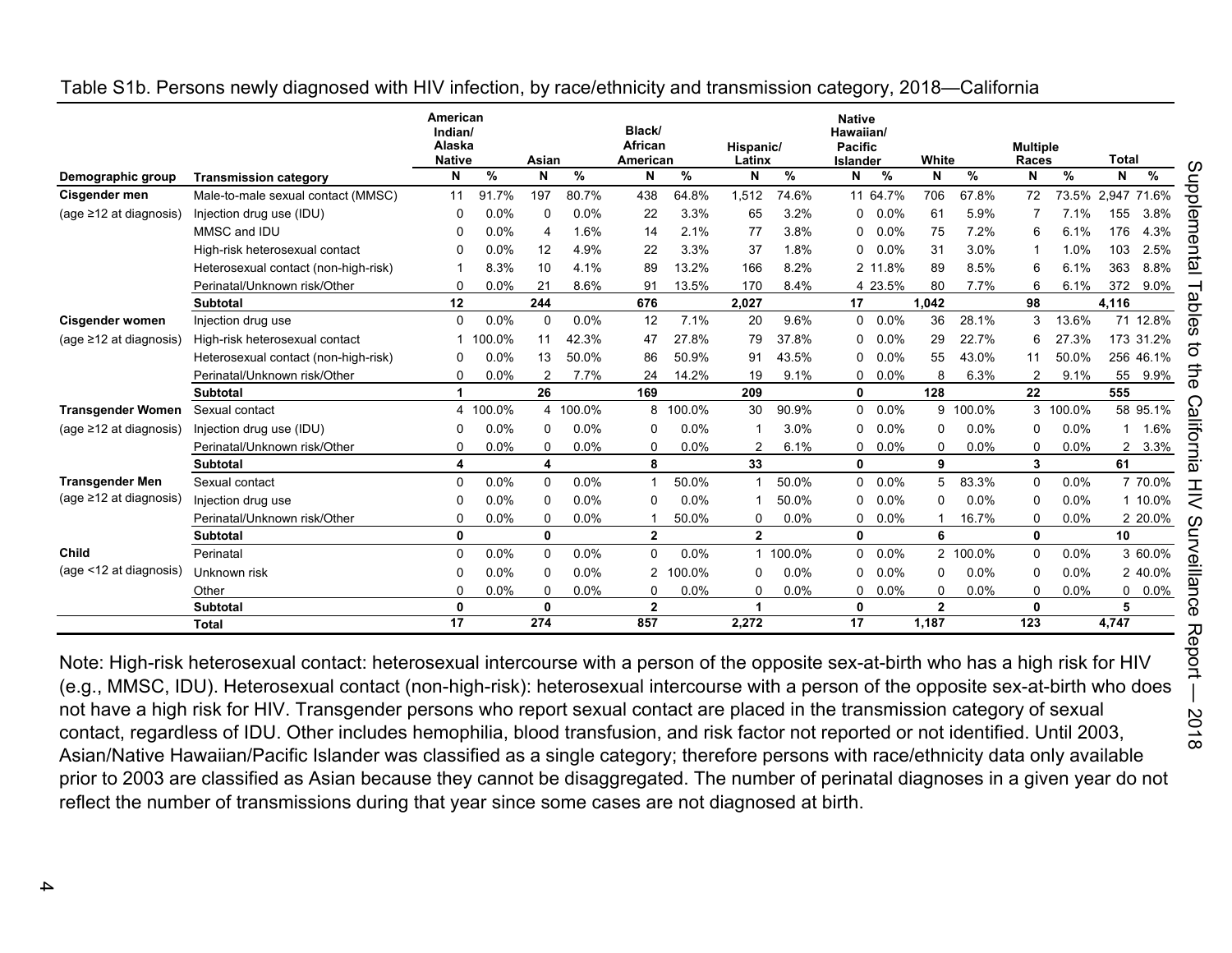|                         |                                    | American<br>Indian/<br>Alaska<br><b>Native</b> |                   | Asian    |                          | Black/<br><b>African</b><br>American |                          | Hispanic/<br>Latinx |                | <b>Native</b><br>Hawaiian/<br><b>Pacific</b><br><b>Islander</b> |       | White        |             | <b>Multiple</b><br>Races |         | Total         |             |
|-------------------------|------------------------------------|------------------------------------------------|-------------------|----------|--------------------------|--------------------------------------|--------------------------|---------------------|----------------|-----------------------------------------------------------------|-------|--------------|-------------|--------------------------|---------|---------------|-------------|
| <b>Characteristic</b>   |                                    | N                                              | Rate              |          | N Rate                   | N                                    | Rate                     | N                   | Rate           | N                                                               | Rate  |              | N Rate      | N                        | Rate    |               | N Rate      |
| Age at year end (years) | 0 to 11                            | 0                                              | 0.0               | 9        | 1.3                      | 31                                   | 9.9                      | 29                  | 1.0            | $\mathbf{0}$                                                    | 0.0   | 20           | 1.1         | 11                       | 4.1     | 100           | 1.7         |
|                         | 12 to 14                           | 0                                              | 0.0               | 8        | 4.8                      | 25                                   | 30.5                     | 16                  | 2.0            |                                                                 | 19.1  | 11           | 2.6         | $\overline{2}$           | 2.8     | 63            | 4.1         |
|                         | 15 to 17                           | 0                                              | 0.0               | 5        | 2.9                      | 34                                   | 36.0                     | 43                  | 5.4            | $\mathbf{0}$                                                    | 0.0   | 15           | 3.3         | 6                        | 9.6     | 103           | 6.5         |
|                         | 18 to 19                           | 2                                              | 38.9              | 14       | 10.6                     | 57                                   | 74.4                     | 111                 | 20.1           |                                                                 | 22.9  | 32           | 8.9         | 13                       | 28.6    | 230           | 19.5        |
|                         | 20 to 24                           |                                                | 54.6              | 129      | 38.4                     | 728                                  | 392.7                    | 1,403               | 96.1           | 6                                                               | 53.9  | 485          | 54.6        | 92                       | 77.9    | 2,851         | 94.7        |
|                         | 25 to 29                           | 15                                             | 128.8             | 421      | 136.3                    | 1,837                                | 1,062.3                  | 3,681               | 306.1          | 27                                                              | 241.1 | ,548         | 187.5       | 353                      | 439.2   |               | 7,882 301.6 |
|                         | 30 to 34                           | 32                                             | 297.5             |          | 609 176.4                |                                      | 2,338 1,527.7            | 5,117               | 459.8          | 32                                                              | 292.7 |              | 2,583 286.0 | 410                      | 600.2   | 11,121        | 427.1       |
|                         | 35 to 39                           | 35                                             | 321.3             |          | 655 168.8                |                                      | 2,095 1,400.7            | 6,002               | 525.5          | 41                                                              | 368.0 | 3.109 323.1  |             | 468                      | 722.1   | 12,405 454.6  |             |
|                         | 40 to 44                           | 32                                             | 322.5             |          | 753 196.0                |                                      | 1,935 1,407.2            |                     | 6,118 573.2    | 25                                                              | 252.5 | 3.385 394.1  |             | 463                      | 890.8   | 12,711 504.4  |             |
|                         | 45 to 49                           | 54                                             | 495.8             |          | 867 213.0                |                                      | 2,498 1,645.8            | 7,168               | 694.6          | 41                                                              | 408.5 |              | 5,577 573.4 | 551                      | ,140.8  | 16,756 636.5  |             |
|                         | 50 to 54                           | 63                                             | 543.0             |          | 803 219.0                |                                      | 3,472 2,184.9            | 8,029               | 880.3          | 34                                                              | 346.2 |              | 8,945 848.0 | 657                      | 1,514.1 | 22,004 860.4  |             |
|                         | 55 to 59                           | 60                                             | 454.6             |          | 534 148.8                |                                      | 3,506 2,145.3            | 6,075               | 792.3          | 20                                                              | 202.6 | 10,651       | 871.7       | 592                      | 1,389.5 | 21,438 832.0  |             |
|                         | 60 to 64                           | 33                                             | 275.3             |          | 395 118.5                |                                      | 2,530 1,821.5            | 3,508               | 581.8          | 19                                                              | 235.5 |              | 7,348 610.2 | 375                      | 1,073.5 | 14,208 608.7  |             |
|                         | 65 to 74                           | 21                                             | 122.0             | 372      | 75.2                     | 2,004                                | 1,106.1                  | 2,584               | 354.2          | 10                                                              | 96.5  | 6.984        | 357.7       | 310                      | 702.4   | 12,287        | 358.3       |
|                         | $\geq 75$                          | 4                                              | 39.5              | 67       | 18.1                     | 323                                  | 274.6                    | 569                 | 124.0          |                                                                 | 32.4  | 1,393        | 96.1        | 49                       | 191.8   | 2,407         | 98.7        |
| Gender                  | Cisgender men                      | 292                                            | 342.3             | 4.871    | 195.6                    | 17,789                               | .585.5                   | 43,759              | 556.0          | 217                                                             | 305.0 | 48.073       | 630.6       | 3,704                    | 702.3   | 118,708       | 599.9       |
|                         | Cisgender women                    | 56                                             | 64.3              | 680      | 24.8                     | 5,077                                | 439.8                    | 5,772               | 74.5           | 35                                                              | 48.3  | 3,763        | 49.0        | 553                      | 101.6   | 15,937        | 79.5        |
|                         | Transgender women                  | 10                                             |                   | 90       | $\overline{\phantom{a}}$ | 529                                  | $\overline{\phantom{a}}$ | 893                 | $\blacksquare$ |                                                                 |       | 231          |             | 91                       |         | 1,851         |             |
|                         | Transgender women                  | 0                                              |                   | $\Omega$ |                          | 18                                   |                          | 23                  |                | 0                                                               |       | 19           |             | 3                        |         | 63            |             |
|                         | <b>Alternative Gender Identity</b> | 0                                              |                   | U        |                          | $\mathbf 0$                          |                          | 6                   |                | 0                                                               |       | 0            |             |                          |         |               |             |
|                         | Total                              | 358                                            | 207.7 5,641 107.7 |          |                          |                                      | 23,413 1,028.6           | 50,453              | 323.1          | 259                                                             | 180.3 | 52,086 340.3 |             | 4,352                    | 406.1   | 136,566 342.9 |             |

<span id="page-4-0"></span>Table S2a. Persons living with diagnosed HIV infection bt race/ethnicity, and selected demographic characteristics, 2018—California

Note: Rates are per 100,000 population. Dash (—) indicates rates not calculated due to unknown population denominators. Until 2003, Asian/Native Hawaiian/Pacific Islander was classified as a single category; therefore persons with race/ethnicity data only available prior to 2003 are classified as Asian because they cannot be disaggregated. There were four persons diagnosed and living with HIV in California with an unknown race/ethnicity.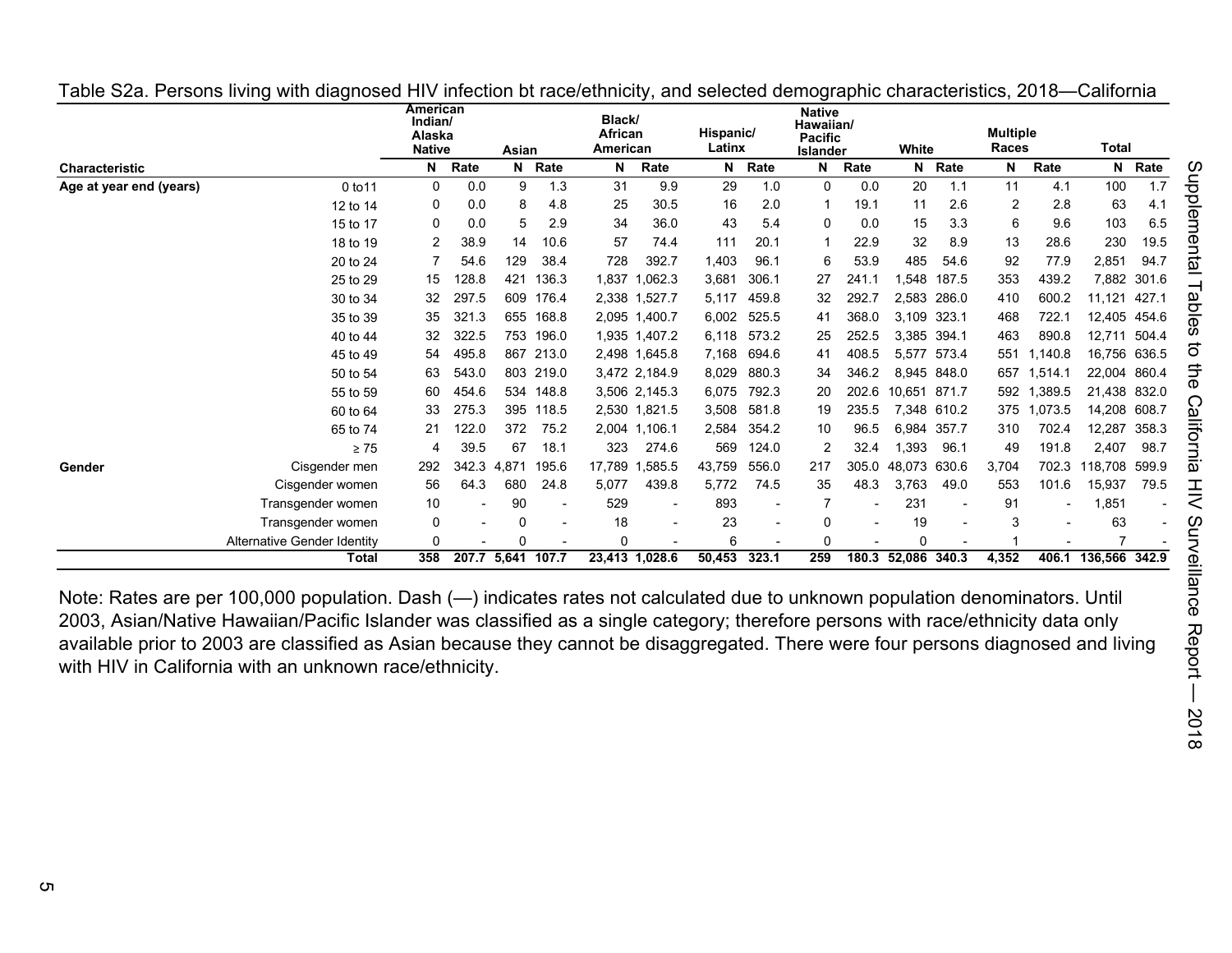|                             |                                      | American<br>Indian/<br>Alaska |           | Asian          |           | Black/<br>African<br>American |        | Hispanic/      |        | <b>Native</b><br>Hawaiian/<br><b>Pacific</b> |        | White          |           | <b>Multiple</b><br>Races |        | <b>Total</b>   |          |
|-----------------------------|--------------------------------------|-------------------------------|-----------|----------------|-----------|-------------------------------|--------|----------------|--------|----------------------------------------------|--------|----------------|-----------|--------------------------|--------|----------------|----------|
| Demographic group           | <b>Transmission category</b>         | <b>Native</b><br>N            | %         | N              | %         | N                             | %      | Latinx<br>N    | $\%$   | Islander<br>N                                | %      | N              | $\%$      | N                        | %      | N              | %        |
| Cisgender men               | Male-to-male sexual contact (MMSC)   | 202                           | 69.2%     | 3.972          | 81.6%     | 11.741                        | 66.1%  | 33,522         | 76.6%  | 171                                          | 78.8%  | 38.624         | 80.4%     | 2.850                    | 77.0%  | 91.083         | 76.8%    |
| (age $\geq$ 12 at year end) | Injection drug use (IDU)             | 26                            | 8.9%      | 83             | 1.7%      | 1,311                         | 7.4%   | 1,722          | 3.9%   | 6                                            | 2.8%   | 1,807          | 3.8%      | 133                      | 3.6%   | 5,088          | 4.3%     |
|                             | MMSC and IDU                         | 43                            | 14.7%     | 163            | 3.3%      | 1,277                         | 7.2%   | 2.489          | 5.7%   | 13                                           | 6.0%   | 4.499          | 9.4%      | 380                      | 10.3%  | 8.864          | 7.5%     |
|                             | High-risk heterosexual contact       |                               | 1.7%      | 175            | 3.6%      | 1.082                         | 6.1%   | 1,463          | 3.3%   | 2                                            | 0.9%   | 839            | 1.7%      | 92                       | 2.5%   | 3.660          | 3.1%     |
|                             | Heterosexual contact (non-high-risk) |                               | .4%       | 232            | 4.8%      | 1.144                         | 6.4%   | 2,259          | 5.2%   | 14                                           | 6.5%   | 912            | 1.9%      | 96                       | 2.6%   | 4,661          | 3.9%     |
|                             | Perinatal/Unknown risk/Other         | 12                            | 4.1%      | 243            | 5.0%      | 1,219                         | 6.9%   | 2,288          | 5.2%   | 11                                           | 5.1%   | 1,384          | 2.9%      | 149                      | 4.0%   | 5.306          | 4.5%     |
|                             | <b>Subtotal</b>                      | 292                           | 83.9%     | 4,868          | 87.8%     | 17,774                        | 77.8%  | 43,743         | 88.4%  | 217                                          | 86.1%  | 48,065         | 92.8%     | 3,700                    | 87.1%  | 118.662        | 88.2%    |
| Cisgender women             | Injection drug use                   | 24                            | 42.9%     | 26             | 3.9%      | 833                           | 16.5%  | 643            | 11.2%  | 6                                            | 17.1%  | 1.075          | 28.7%     | 112                      | 20.5%  | 2,719          | 17.1%    |
| (age $\geq$ 12 at year end) | High-risk heterosexual contact       | 21                            | 37.5%     | 411            | 61.0%     | 2.414                         | 47.7%  | 3,168          | 55.0%  | 18                                           | 51.4%  | 1.809          | 48.2%     | 243                      | 44.5%  | 8.084          | 50.9%    |
|                             | Heterosexual contact (non-high-risk) |                               | 4.3%      | 169            | 25.1%     | 1,310                         | 25.9%  | 1,351          | 23.5%  | 10                                           | 28.6%  | 591            | 15.8%     | 138                      | 25.3%  | 3,577          | 22.5%    |
|                             | Perinatal/Unknown risk/Other         |                               | 5.4%      | 68             | 10.1%     | 504                           | 10.0%  | 597            | 10.4%  |                                              | 2.9%   | 276            | 7.4%      | 53                       | 9.7%   | 1,503          | 9.5%     |
|                             | <b>Subtotal</b>                      | 56                            | 16.1%     | 674            | 12.2%     | 5,061                         | 22.2%  | 5,759          | 11.6%  | 35                                           | 13.9%  | 3,751          | 7.2%      | 546                      | 12.9%  | 15,883         | 11.8%    |
| Transgender women           | Sexual contact                       | g                             | 90.0%     | 89             | 98.9%     | 515                           | 97.4%  | 874            | 97.9%  | $\overline{7}$                               | 100.0% | 226            | 97.8%     | 87                       | 95.6%  | 1.807          | 97.6%    |
| (age $\geq$ 12 at year end) | Injection drug use (IDU)             |                               | 0.0%      | $\Omega$       | 0.0%      | 3                             | 0.6%   | 4              | 0.4%   | 0                                            | 0.0%   |                | 0.4%      |                          | 1.1%   | 9              | 0.5%     |
|                             | Perinatal/Unknown risk/Other         |                               | 10.0%     |                | 1.1%      | 11                            | 2.1%   | 15             | 1.7%   | 0                                            | 0.0%   |                | 1.7%      | 3                        | 3.3%   | 35             | 1.9%     |
|                             | <b>Subtotal</b>                      |                               | 10 100.0% |                | 90 100.0% | 529                           | 96.7%  | 893            | 97.5%  | $\overline{7}$                               | 100.0% | 231            | 92.4%     | 91                       | 96.8%  | 1.851          | 96.7%    |
| <b>Transgender men</b>      | Sexual contact                       | ∩                             | 0.0%      | $\Omega$       | 0.0%      | 11                            | 61.1%  | 18             | 78.3%  | 0                                            | 0.0%   | 15             | 78.9%     |                          | 33.3%  | 45             | 71.4%    |
| (age $\geq$ 12 at year end) | Injection drug use                   |                               | 0.0%      | $\Omega$       | 0.0%      | 4                             | 22.2%  | $\overline{2}$ | 8.7%   | 0                                            | 0.0%   | 3              | 15.8%     | 2                        | 66.7%  | 11             | 17.5%    |
|                             | Perinatal/Unknown risk/Other         |                               | 0.0%      | $\Omega$       | 0.0%      | 3                             | 16.7%  | 3              | 13.0%  | 0                                            | 0.0%   |                | 5.3%      | 0                        | 0.0%   |                | 11.1%    |
|                             | <b>Subtotal</b>                      | ŋ                             | 0.0%      | 0              | 0.0%      | 18                            | 3.3%   | 23             | 2.5%   | 0                                            | 0.0%   | 19             | 7.6%      | 3                        | 3.2%   | 63             | 3.3%     |
| Alternative gender          | Sexual contact                       |                               | 0.0%      | $\Omega$       | 0.0%      | 0                             | 0.0%   | 6              | 100.0% | 0                                            | 0.0%   | $\Omega$       | 0.0%      | 1                        | 100.0% |                | 7 100.0% |
| (age $\geq$ 12 at year end) | Injection drug use                   |                               | 0.0%      | 0              | 0.0%      | 0                             | 0.0%   | $\Omega$       | 0.0%   | 0                                            | 0.0%   | $\Omega$       | 0.0%      | 0                        | 0.0%   | 0              | 0.0%     |
|                             | <b>Subtotal</b>                      | $\Omega$                      | 0.0%      | $\mathbf{0}$   | 0.0%      | 0                             | 0.0%   | 6              | 100.0% | 0                                            | 0.0%   | $\mathbf{0}$   | 0.0%      |                          | 100.0% | 7              | 100.0%   |
| Child                       | Perinatal                            |                               | 0.0%      | 7              | 77.8%     | 24                            | 77.4%  | 25             | 86.2%  | 0                                            | 0.0%   | 17             | 85.0%     | 11                       | 100.0% | 84             | 84.0%    |
| (age <12 at year end)       | Unknown risk                         |                               | 0.0%      | $\overline{2}$ | 22.2%     |                               | 22.6%  | 3              | 10.3%  | 0                                            | 0.0%   | $\overline{2}$ | 10.0%     | 0                        | 0.0%   | 14             | 14.0%    |
|                             | Other                                |                               | 0.0%      | U              | 0.0%      | 0                             | 0.0%   |                | 3.4%   | 0                                            | 0.0%   |                | 5.0%      | 0                        | 0.0%   | $\overline{2}$ | 2.0%     |
|                             | <b>Subtotal</b>                      |                               | 0.0%      | 9              | 100.0%    | 31                            | 100.0% | 29             | 100.0% | 0                                            | 0.0%   |                | 20 100.0% | 11                       | 100.0% | 100            | 100.0%   |
|                             | <b>Total</b>                         | 358                           |           | 5,641          |           | 23,413                        |        | 50,453         |        | 259                                          |        | 52,086         |           | 4,352                    |        | 136,566        |          |

#### <span id="page-5-0"></span>Table S2b. Persons living with diagnosed HIV infection, by race/ethnicity and transmission category, 2018—California

Note: High-risk heterosexual contact: heterosexual intercourse with a person of the opposite sex-at-birth who has a high risk for HIV (e.g., MMSC, IDU). Heterosexual contact (non-high-risk): heterosexual intercourse with a person of the opposite sex-at-birth who does not have a high risk for HIV. Transgender persons who report sexual contact are placed in the transmission category of sexual contact, regardless of IDU. Other includes hemophilia, blood transfusion, and risk factor not reported or not identified. Until 2003, Asian/Native Hawaiian/Pacific Islander was classified as a single category; therefore persons with race/ethnicity data only available prior to 2003 are classified as Asian because they cannot be disaggregated. There were four persons diagnosed and living with HIV in California with an unknown race/ethnicity.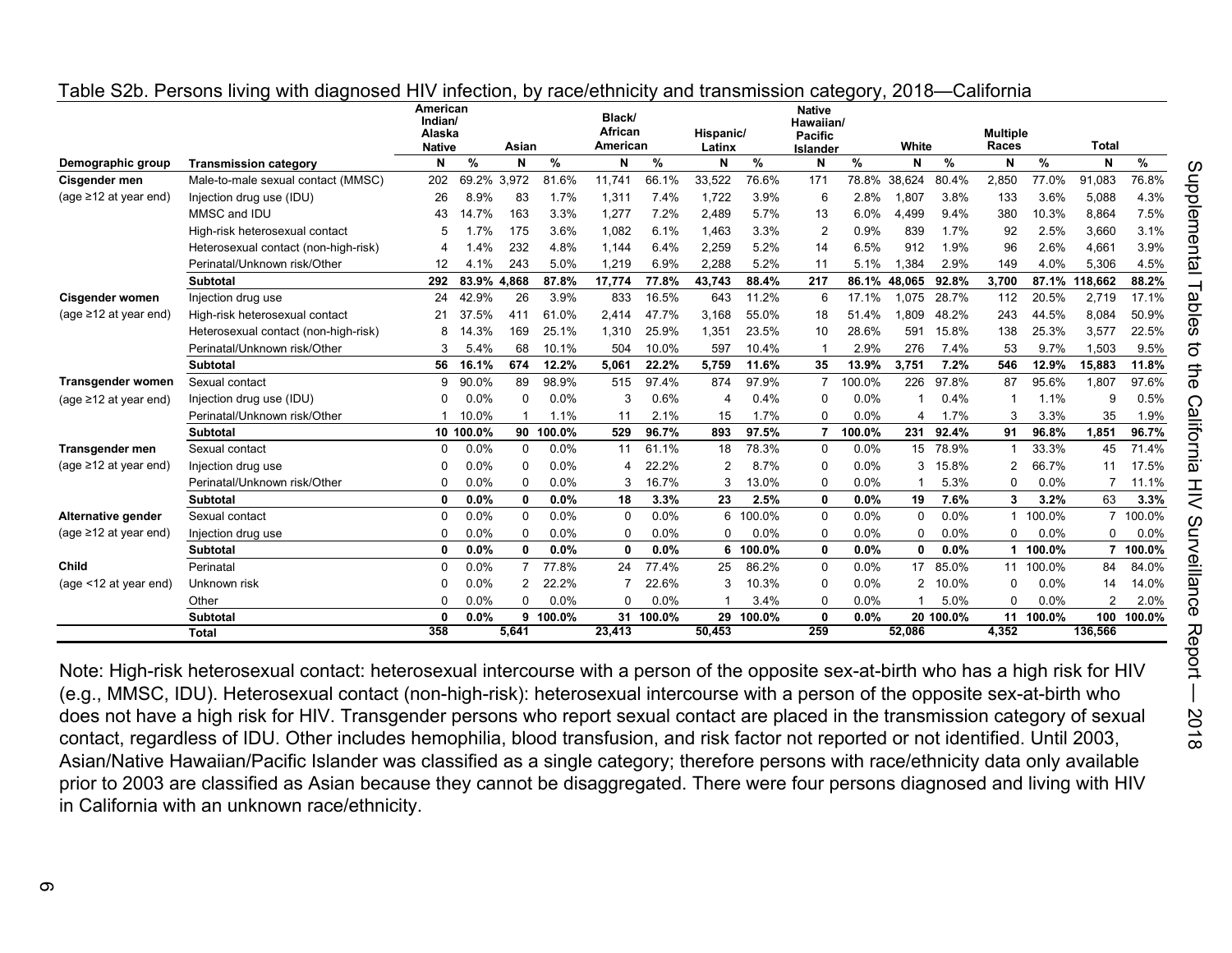<span id="page-6-0"></span>Table S3a. Persons living with diagnosed HIV infection ever classified as stage 3 (AIDS), by year and selected demographic characteristics, 2014–2018 — California

|                            |                                        |        | 2014        |            |                                       | 2015              |            |                                                                             | 2016              |                          |                                       | 2017              |                          |                                                                                                | 2018        |            |  |
|----------------------------|----------------------------------------|--------|-------------|------------|---------------------------------------|-------------------|------------|-----------------------------------------------------------------------------|-------------------|--------------------------|---------------------------------------|-------------------|--------------------------|------------------------------------------------------------------------------------------------|-------------|------------|--|
| <b>Characteristic</b>      |                                        | N      | %           | Rate       | N                                     | %                 | Rate       | N                                                                           | %                 | Rate                     | N                                     | %                 | Rate                     | N                                                                                              | ℅           | Rate       |  |
| Age at year end (in years) | 0 to 11                                | 30     | 0.0%        | 0.5        | 23                                    | 0.0%              | 0.4        | 22                                                                          | 0.0%              | 0.4                      | 19                                    | 0.0%              | 0.3                      | 19                                                                                             | 0.0%        | 0.3        |  |
|                            | 12 to 14                               | 13     | 0.0%        | 0.8        | 18                                    | 0.0%              | 1.2        | 17                                                                          | 0.0%              | 1.1                      | 15                                    | 0.0%              | 1.0                      | 9                                                                                              | 0.0%        | 0.6        |  |
|                            | 15 to 17                               | 36     | 0.1%        | 2.2        | 27                                    | 0.0%              | 1.7        | 23                                                                          | 0.0%              | 1.4                      | 13                                    | 0.0%              | 0.8                      | 18                                                                                             | 0.0%        | 1.1        |  |
|                            | 18 to 19                               | 54     | 0.1%        | 4.4        | 42                                    | 0.1%              | 3.5        | 30                                                                          | 0.0%              | 2.5                      | 35                                    | 0.1%              | 3.0                      | 23                                                                                             | 0.0%        | 2.0        |  |
|                            | 20 to 24                               | 545    | 0.8%        | 18.3       | 492                                   | 0.7%              | 16.3       | 457                                                                         | 0.7%              | 15.0                     | 388                                   | 0.6%              | 12.8                     | 350                                                                                            | 0.5%        | 11.6       |  |
|                            | 25 to 29                               | 1,640  | 2.4%        | 64.4       | 1,542                                 | 2.3%              | 61.5       | 1,506                                                                       | 2.2%              | 60.0                     | 1,431                                 | 2.1%              | 56.2                     | 1,322                                                                                          | 2.0%        | 50.6       |  |
|                            | 30 to 34                               | 3.066  | 4.5%        | 110.3      | 2.974                                 |                   | 4.4% 107.5 | 2,867                                                                       | 4.2%              | 105.1                    | 2,762                                 | 4.1%              | 103.3                    | 2,702                                                                                          | 4.0%        | 103.8      |  |
|                            | 35 to 39                               | 4.463  |             | 6.6% 175.6 | 4.305                                 |                   | 6.4% 166.7 | 4,296                                                                       | 6.3%              | 163.4                    | 4.204                                 | 6.2%              | 156.7                    | 4,053                                                                                          | 6.1%        | 148.5      |  |
|                            | 40 to 44                               | 7.239  | 10.7% 276.8 |            | 6.412                                 |                   | 9.5% 249.4 | 5,873                                                                       |                   | 8.7% 232.1               | 5,491                                 |                   | 8.1% 217.9               | 5,211                                                                                          |             | 7.8% 206.8 |  |
|                            | 45 to 49                               |        |             |            | 12.054 17.8% 465.8 11.156 16.5% 427.1 |                   |            | 10,249 15.1% 388.6                                                          |                   |                          |                                       | 9.366 13.9% 353.7 |                          | 8,318                                                                                          | 12.4% 316.0 |            |  |
|                            | 50 to 54                               |        |             |            |                                       |                   |            | 14,687 21.7% 552.9 14,638 21.7% 553.5 14,190 20.9% 543.2 13,417 19.9% 518.6 |                   |                          |                                       |                   |                          | 12.638                                                                                         | 18.9% 494.2 |            |  |
|                            | 55 to 59                               |        |             |            |                                       |                   |            |                                                                             |                   |                          |                                       |                   |                          | 10,758 15.9% 437.1 11,444 17.0% 455.8 12,216 18.0% 480.4 12,783 18.9% 498.5 13,186 19.7% 511.8 |             |            |  |
|                            | 60 to 64                               |        | 6.818 10.1% | 327.4      |                                       | 7,329 10.9% 340.9 |            |                                                                             | 8,057 11.9% 363.5 |                          |                                       | 8,783 13.0% 384.9 |                          | 9,203                                                                                          | 13.8% 394.2 |            |  |
|                            | 65 to 74                               | 5,209  |             | 7.7% 181.7 | 5,951                                 |                   | 8.8% 196.9 | 6,641                                                                       |                   | 9.8% 210.0               | 7.371                                 | 10.9% 223.2       |                          | 8,156                                                                                          | 12.2% 237.8 |            |  |
|                            | $\geq 75$                              | 954    | 1.4%        | 44.1       | 1.118                                 | 1.7%              | 50.3       | 1,302                                                                       | 1.9%              | 57.1                     | 1,489                                 | 2.2%              | 63.2                     | 1,679                                                                                          | 2.5%        | 68.8       |  |
| <b>Race/ethnicity</b>      | Hispanic/Latinx                        | 24.824 | 36.7%       |            |                                       |                   |            | 166.3 25,157 37.3% 166.4 25,610 37.8% 167.5 25,938 38.4% 167.7              |                   |                          |                                       |                   |                          | 26,126                                                                                         | 39.1% 167.3 |            |  |
|                            | American Indian/Alaska Native          | 164    | 0.2%        | 96.9       | 162                                   | $0.2\%$           | 95.2       | 166                                                                         | 0.2%              | 97.1                     | 167                                   | 0.2%              | 97.2                     | 161                                                                                            | $0.2\%$     | 93.4       |  |
|                            | Asian                                  | 2,308  | 3.4%        | 45.6       | 2,372                                 | $3.5\%$           | 46.4       | 2,425                                                                       | 3.6%              | 47.1                     | 2,494                                 | 3.7%              | 48.0                     | 2,532                                                                                          | 3.8%        | 48.3       |  |
|                            | Black/African American                 | 11,507 |             |            | 17.0% 512.7 11,385                    | 16.9% 505.1       |            | 11,366                                                                      | 16.8% 502.7       |                          | 11,304                                | 16.7%             | 498.0                    | 11,176                                                                                         | 16.7% 491.0 |            |  |
|                            | Native Hawaiian/Other Pacific Islander | 108    | 0.2%        | 77.6       | 109                                   | 0.2%              | 77.5       | 113                                                                         | 0.2%              | 79.8                     | 111                                   | 0.2%              | 77.7                     | 111                                                                                            | 0.2%        | 77.3       |  |
|                            | White                                  | 26.636 |             |            | 39.4% 174.9 26,271                    | 38.9% 172.1       |            |                                                                             |                   |                          | 26,056 38.5% 170.6 25,579 37.9% 167.1 |                   |                          | 24,840 37.1% 162.3                                                                             |             |            |  |
|                            | Multiple races                         | 2.015  |             | 3.0% 202.3 | 2,011                                 |                   | 3.0% 197.9 | 2,006                                                                       |                   | 3.0% 193.9               | 1,970                                 |                   | 2.9% 187.0               | 1,937                                                                                          |             | 2.9% 180.7 |  |
|                            | Unknown race                           | 4      | 0.0%        |            |                                       | 0.0%              |            | 4                                                                           | 0.0%              |                          | 4                                     | 0.0%              |                          | 4                                                                                              | 0.0%        |            |  |
| Gender                     | Cisgender men                          | 58.884 |             |            | 87.2% 305.4 58,711                    |                   |            | 87.0% 302.1 58.937 87.0% 301.4 58.728                                       |                   |                          |                                       |                   |                          | 86.9% 298.3 58,072                                                                             | 86.8% 293.4 |            |  |
|                            | Cisgender women                        | 7.804  | 11.6%       | 40.1       | 7,870                                 | 11.7%             | 40.1       |                                                                             | 7,913 11.7%       | 40.0                     | 7,932                                 | 11.7%             | 39.8                     |                                                                                                | 7,910 11.8% | 39.5       |  |
|                            | Transgender women                      | 857    | 1.3%        |            | 870                                   | 1.3%              |            | 876                                                                         | 1.3%              | $\overline{\phantom{m}}$ | 886                                   | 1.3%              |                          | 885                                                                                            | 1.3%        |            |  |
|                            | Transgender women                      | 18     | $0.0\%$     |            | 18                                    | 0.0%              |            | 18                                                                          | 0.0%              | $\overline{\phantom{a}}$ | 19                                    | 0.0%              | $\overline{\phantom{a}}$ | 19                                                                                             | 0.0%        |            |  |
|                            | <b>Alternative Gender Identity</b>     | 3      | 0.0%        |            | 2                                     | 0.0%              |            | $\overline{2}$                                                              | 0.0%              |                          | $\overline{2}$                        | 0.0%              |                          |                                                                                                | 0.0%        |            |  |
|                            | Total                                  | 67.566 |             |            | 174.3 67,471                          |                   |            | 172.7 67,746                                                                |                   |                          | 172.3 67,567                          |                   |                          | 170.6 66,887                                                                                   |             | 168.0      |  |

Note: Rates are per 100,000 population. Dash (—) indicates rates not calculated due to unknown population denominators. Until 2003, Asian/Native Hawaiian/Pacific Islander was classified as a single category; therefore persons with race/ethnicity data only available prior to 2003 are classified as Asian because they cannot be disaggregated.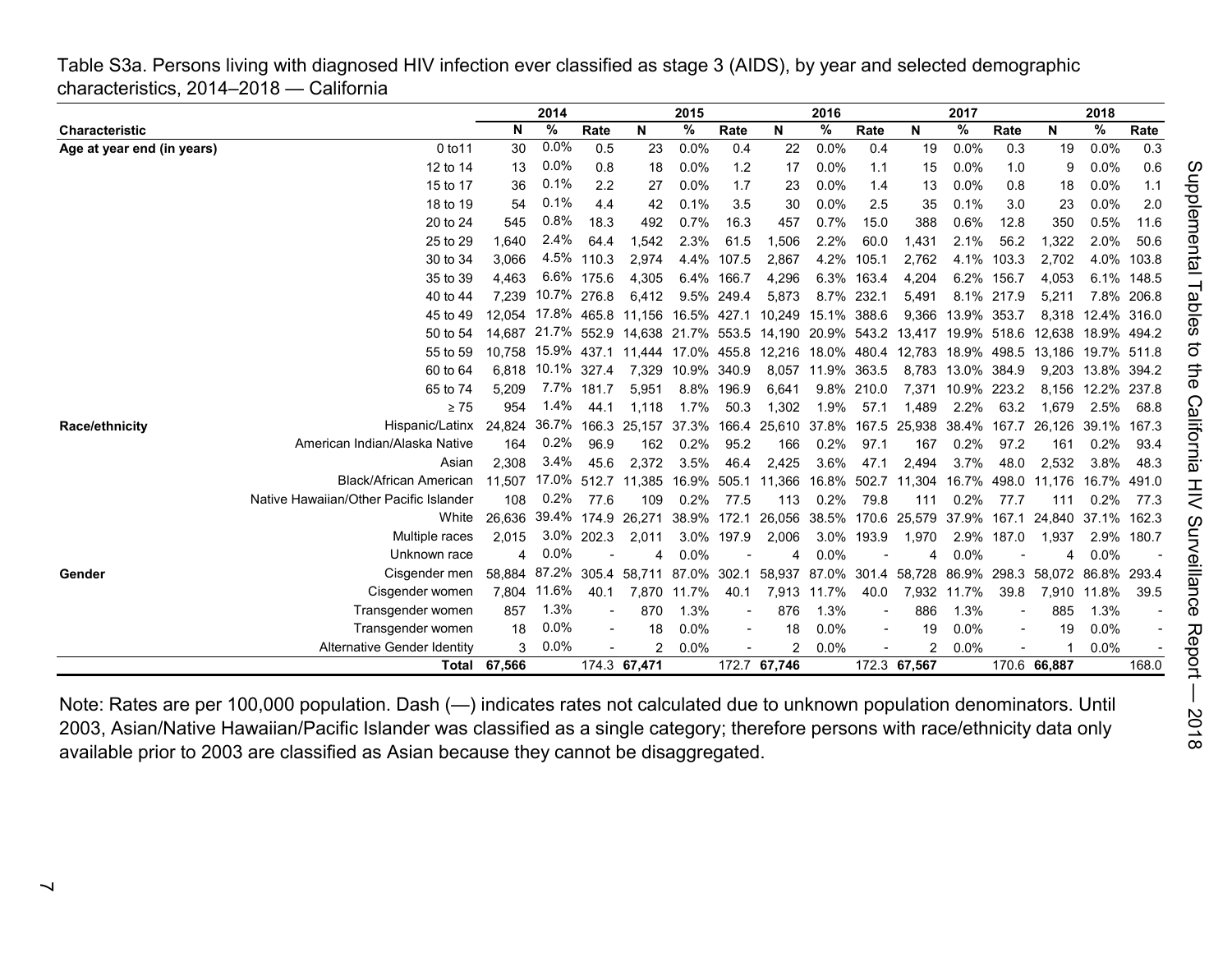| Demographic group           | <b>Transmission category</b>         | 2014           | %      | 2015           | $\%$   | 2016         | $\%$   | 2017   | %        | 2018         | $\%$                               |
|-----------------------------|--------------------------------------|----------------|--------|----------------|--------|--------------|--------|--------|----------|--------------|------------------------------------|
| Cisgender men               | Male-to-male sexual contact (MMSC)   | 43,319         | 73.6%  | 43,244         | 73.7%  | 43,431       | 73.7%  | 43,269 |          | 73.7% 42,812 | 73.7%                              |
| (age $\geq$ 12 at year end) | Injection drug use (IDU)             | 3,574          | 6.1%   | 3,501          | 6.0%   | 3,440        | 5.8%   | 3,388  | 5.8%     | 3,300        | 5.7%                               |
|                             | MMSC and IDU                         | 5,654          | 9.6%   | 5,507          | 9.4%   | 5,447        | 9.2%   | 5,323  | 9.1%     | 5,155        | 8.9%                               |
|                             | High-risk heterosexual contact       | 2,272          | 3.9%   | 2,284          | 3.9%   | 2,289        | 3.9%   | 2,273  | 3.9%     | 2,262        | 3.9%                               |
|                             | Heterosexual contact (non-high-risk) | 2,053          | 3.5%   | 2,121          | 3.6%   | 2,226        | 3.8%   | 2,310  | 3.9%     | 2,344        | 4.0%                               |
|                             | Perinatal/Unknown risk/Other         | 1,998          | 3.4%   | 2,043          | 3.5%   | 2,092        | 3.6%   | 2,153  | 3.7%     | 2,187        | Supplemental<br>3.8%               |
|                             | <b>Subtotal</b>                      | 58,870         | 88.3%  | 58,700         | 88.2%  | 58,925       | 88.2%  | 58,716 |          | 88.1% 58,060 | 88.0%                              |
| <b>Cisgender women</b>      | Injection drug use                   | 1,770          | 22.7%  | 1,732          | 22.0%  | 1,699        | 21.5%  | 1,668  | 21.0%    | 1,613        | selds<br>20.4%                     |
| (age $\geq$ 12 at year end) | High-risk heterosexual contact       | 4,253          | 54.6%  | 4,285          | 54.5%  | 4,297        | 54.4%  | 4,303  | 54.3%    | 4,285        | 54.2%                              |
|                             | Heterosexual contact (non-high-risk) | 1,179          | 15.1%  | 1,242          | 15.8%  | 1,282        | 16.2%  | 1,324  | 16.7%    | 1,363        | ៊<br>17.2%                         |
|                             | Perinatal/Unknown risk/Other         | 586            | 7.5%   | 599            | 7.6%   | 625          | 7.9%   | 630    | 7.9%     | 642          | the<br>8.1%                        |
|                             | <b>Subtotal</b>                      | 7,788          | 11.7%  | 7,858          | 11.8%  | 7,903        | 11.8%  | 7,925  | 11.9%    | 7,903        | 12.0%                              |
| <b>Transgender women</b>    | Transgender sexual contact           | 848            | 98.9%  | 861            | 99.0%  | 867          | 99.0%  | 875    | 98.8%    | 873          | California<br>98.6%                |
| (age $\geq$ 12 at year end) | Injection drug use (IDU)             | 7              | 0.8%   | 7              | 0.8%   | 6            | 0.7%   | 6      | 0.7%     |              | 0.8%                               |
|                             | Perinatal/Unknown risk/Other         | 2              | 0.2%   | $\overline{2}$ | 0.2%   | 3            | 0.3%   | 5      | 0.6%     | 5            | 0.6%                               |
|                             | <b>Subtotal</b>                      | 857            | 97.9%  | 870            | 98.0%  | 876          | 98.0%  | 886    | 97.9%    | 885          | エ<br>ミ<br>97.9%                    |
| <b>Transgender men</b>      | Transgender sexual contact           | 13             | 72.2%  | 12             | 66.7%  | 12           | 66.7%  | 13     | 68.4%    | 14           | 73.7%<br>$\omega$                  |
| (age $\geq$ 12 at year end) | Injection drug use                   | 4              | 22.2%  | 5              | 27.8%  | 5            | 27.8%  | 5      | 26.3%    | 4            | 21.1%                              |
|                             | Perinatal/Unknown risk/Other         |                | 5.6%   | 1              | 5.6%   | 1            | 5.6%   |        | 5.3%     |              | 5.3%                               |
|                             | <b>Subtotal</b>                      | 18             | 2.1%   | 18             | 2.0%   | 18           | 2.0%   | 19     | 2.1%     | 19           | urveillance<br>2.1%                |
| <b>Alternative gender</b>   | Sexual contact                       | $\overline{c}$ | 66.7%  | 1              | 50.0%  | 1            | 50.0%  |        | 50.0%    |              | 100.0%                             |
| (age $\geq$ 12 at year end) | Injection drug use                   |                | 33.3%  |                | 50.0%  | 1            | 50.0%  |        | 50.0%    | 0            | 0.0%                               |
|                             | <b>Subtotal</b>                      | 3              | 100.0% | $\mathbf{2}$   | 100.0% | $\mathbf{2}$ | 100.0% |        | 2 100.0% | 1.           | Report<br>100.0%                   |
| <b>Child</b>                | Perinatal                            | 26             | 86.7%  | 20             | 87.0%  | 19           | 86.4%  | 16     | 84.2%    | 14           | 73.7%                              |
| (age <12 at year end)       | Unknown risk                         | 3              | 10.0%  | $\overline{2}$ | 8.7%   | 2            | 9.1%   | 2      | 10.5%    | 4            | 21.1%<br>$\mathbf{v}$              |
|                             | Other                                |                | 3.3%   | 1              | 4.3%   | 1            | 4.5%   |        | 5.3%     |              | $\overline{C}$<br>5.3%<br>$\infty$ |
|                             | <b>Subtotal</b>                      | 30             | 100.0% | 23             | 100.0% | 22           | 100.0% | 19     | 100.0%   | 19           | 100.0%                             |
|                             | <b>Total</b>                         | 67,566         |        | 67,471         |        | 67,746       |        | 67,567 |          | 66,887       |                                    |

<span id="page-7-0"></span>Table S3b. Persons living with diagnosed HIV infection ever classified as stage 3 (AIDS), by year and transmission category, 2014– 2018 — California

Note: High-risk heterosexual contact: heterosexual intercourse with a person of the opposite sex-at-birth who has a high risk for HIV (e.g., MMSC, IDU). Heterosexual contact (non-high-risk): heterosexual intercourse with a person of the opposite sex-at-birth who does not have a high risk for HIV. Transgender persons who report sexual contact are placed in the transmission category of sexual contact, regardless of IDU. Other includes hemophilia, blood transfusion, and risk factor not reported or not identified.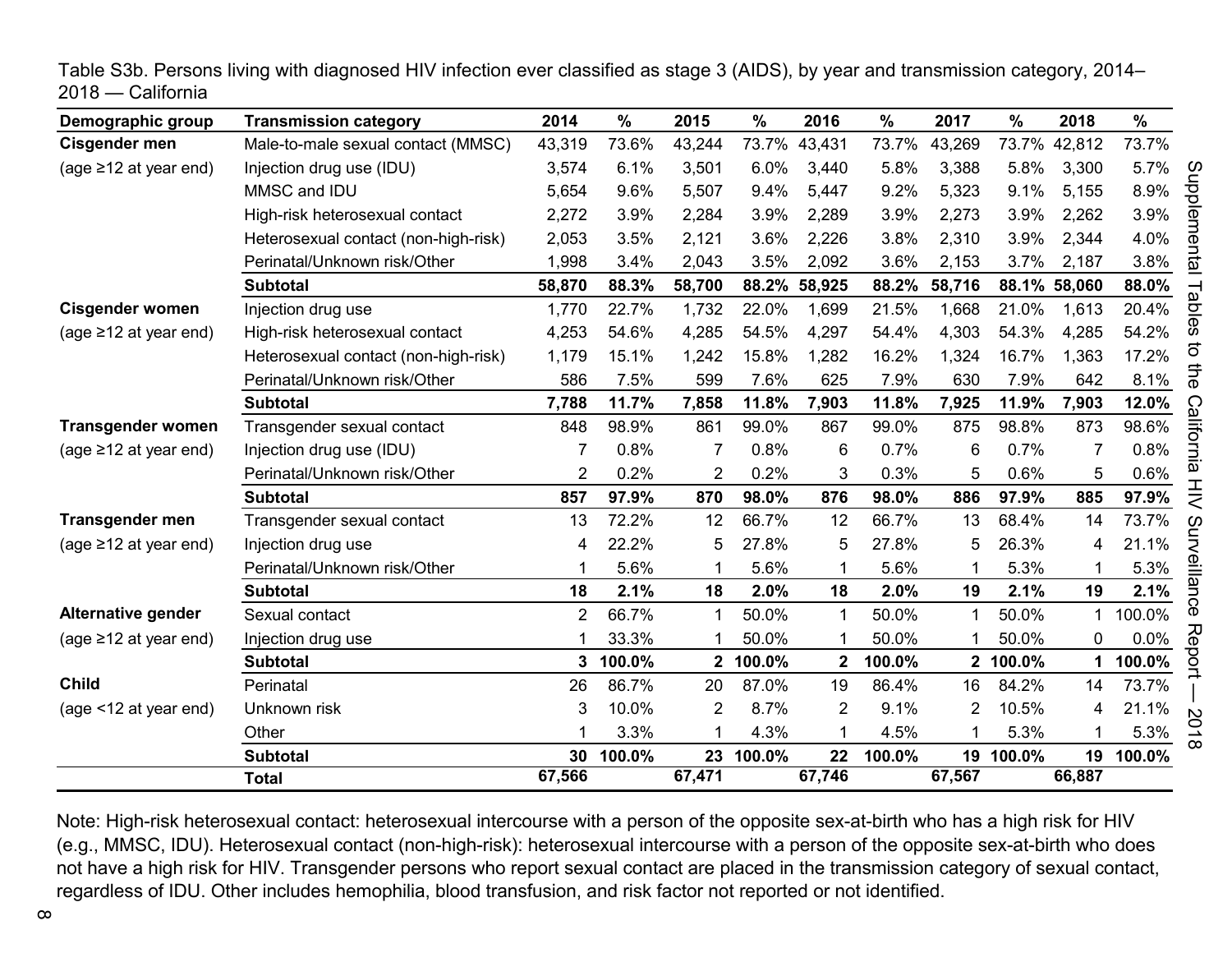<span id="page-8-0"></span>

|  | Table S3c. Persons living with diagnosed HIV infection ever classified as stage 3 (AIDS), by year and |  |  |  |  |  |
|--|-------------------------------------------------------------------------------------------------------|--|--|--|--|--|
|  | local health jurisdiction, 2014–2018 — California                                                     |  |  |  |  |  |

|                                    |            | 2014         |               |              | 2015         |               |            | 2016            |              |              | 2017         |              |              | 2018         |              |
|------------------------------------|------------|--------------|---------------|--------------|--------------|---------------|------------|-----------------|--------------|--------------|--------------|--------------|--------------|--------------|--------------|
| <b>County of current residence</b> | N          | %            | Rate          | N            | %            | Rate          | N          | $\frac{0}{6}$   | Rate         | N            | %            | Rate         | N            | %            | Rate         |
| Alameda                            | 3,625      | 5.4%         | 226.4         | 3,580        | 5.3%         | 220.8         | 3,492      | 5.2%            | 213.2        | 3.456        | 5.1%         | 209.3        | 3,363        | 5.0%         | 202.3        |
| Alpine                             | 0          | 0.0%         | 0.0           | 0            | 0.0%         | 0.0           | 2          | 0.0%            | 173.8        | 2            |              | 0.0% 174.5   | 2            | 0.0%         | 175.3        |
| Amador                             | 25         | 0.0%         | 68.7          | 39           | 0.1%         | 107.2         | 92         | 0.1%            | 249.6        | 106          | 0.2%         | 283.4        | 102          | 0.2%         | 268.0        |
| Butte                              | 128        | 0.2%         | 57.1          | 127          | 0.2%         | 56.6          | 145        | 0.2%            | 64.4         | 150          | 0.2%         | 66.2         | 152          | 0.2%         | 66.7         |
| Calaveras                          | 19         | 0.0%         | 42.2          | 22           | 0.0%         | 49.0          | 28         | 0.0%            | 62.6         | 26           | 0.0%         | 58.2         | 28           | 0.0%         | 62.7         |
| Colusa                             | 3          | 0.0%         | 13.5          | 2            | 0.0%         | 9.0           | 2          | 0.0%            | 8.9          | 4            | 0.0%         | 17.7         | 6            | 0.0%         | 26.4         |
| Contra Costa                       | 1,332      | 2.0%         | 120.6         | 1,333        | 2.0%         | 119.2         | 1,426      | 2.1%            | 126.2        | 1,387        | 2.1%         | 121.9        | 1,401        | 2.1%         | 122.3        |
| Del Norte                          | 11         | 0.0%         | 40.4          | 12           | 0.0%         | 44.2          | 11         | 0.0%            | 40.8         | 10           | 0.0%         | 37.3         | 11           | 0.0%         | 40.3         |
| El Dorado                          | 82         | 0.1%         | 44.9          | 80           | 0.1%         | 43.6          | 96         | 0.1%            | 52.1         | 102          | 0.2%         | 54.7         | 110          | 0.2%         | 58.2         |
| Fresno                             | 944        | 1.4%         | 97.4          | 956          | 1.4%         | 97.5          | 987        | 1.5%            | 99.8         | 1,017        | 1.5%         | 101.7        | 1,026        | 1.5%         | 101.5        |
| Glenn                              | 5          | 0.0%<br>0.1% | 17.3          | 6            | 0.0%         | 20.7<br>71.0  | 11         | $0.0\%$<br>0.2% | 37.8<br>78.0 | 12           | 0.0%<br>0.1% | 41.1<br>73.6 | 12           | 0.0%<br>0.1% | 40.9<br>73.0 |
| Humboldt                           | 87<br>144  | 0.2%         | 64.5<br>78.7  | 96<br>149    | 0.1%<br>0.2% | 80.5          | 106<br>164 | 0.2%            | 87.9         | 100<br>173   | 0.3%         | 92.0         | 99<br>175    | 0.3%         | 92.4         |
| Imperial                           | 13         | 0.0%         | 69.7          | 12           | 0.0%         | 64.4          | 14         | $0.0\%$         | 75.2         | 12           | $0.0\%$      | 64.6         | 10           | 0.0%         | 54.0         |
| Inyo<br>Kern                       | 846        | 1.3%         | 96.5          | 855          | 1.3%         | 96.7          | 821        | 1.2%            | 92.4         | 845          | 1.3%         | 94.1         | 871          | 1.3%         | 96.0         |
| Kings                              | 88         | 0.1%         | 58.8          | 85           | 0.1%         | 56.7          | 92         | 0.1%            | 61.6         | 90           | 0.1%         | 59.6         | 94           | 0.1%         | 61.2         |
| Lake                               | 70         | 0.1%         | 107.4         | 87           | 0.1%         | 134.1         | 91         | 0.1%            | 140.9        | 94           | $0.1\%$      | 144.8        | 96           | 0.1%         | 147.3        |
| Lassen                             | 13         | 0.0%         | 40.8          | 12           | 0.0%         | 38.7          | 10         | 0.0%            | 32.7         | 9            | $0.0\%$      | 29.4         | 7            | $0.0\%$      | 22.9         |
| Los Angeles                        | 26,581     | 39.3%        |               | 262.5 26,168 | 38.8%        | 257.0         | 25,460     | 37.6%           |              | 249.2 25,226 | 37.3%        |              | 245.8 25,002 | 37.4%        | 243.2        |
| Madera                             | 103        | 0.2%         | 66.9          | 101          | 0.1%         | 65.3          | 101        | 0.1%            | 65.0         | 102          | 0.2%         | 65.0         | 102          | 0.2%         | 64.5         |
| Marin                              | 534        | 0.8%         | 204.5         | 495          | 0.7%         | 189.2         | 464        | 0.7%            | 176.8        | 445          | 0.7%         | 169.8        | 446          | 0.7%         | 170.1        |
| Mariposa                           | 13         | 0.0%         | 71.7          | 13           | 0.0%         | 71.9          | 12         | 0.0%            | 66.4         | 12           | $0.0\%$      | 66.7         | 13           | 0.0%         | 72.6         |
| Mendocino                          | 109        | 0.2%         | 123.2         | 105          | 0.2%         | 118.9         | 109        | 0.2%            | 122.8        | 104          | 0.2%         | 116.8        | 97           | 0.1%         | 109.0        |
| Merced                             | 94         | 0.1%         | 35.1          | 101          | 0.1%         | 37.4          | 135        | 0.2%            | 49.6         | 148          | 0.2%         | 53.5         | 140          | 0.2%         | 49.9         |
| Modoc                              | 0          | 0.0%         | 0.0           | 0            | 0.0%         | 0.0           | 0          | 0.0%            | 0.0          | 0            | 0.0%         | 0.0          | 1            | 0.0%         | 10.5         |
| Mono                               | 0          | 0.0%         | 0.0           | 4            | 0.0%         | 28.8          | 4          | $0.0\%$         | 29.0         | 5            | 0.0%         | 36.1         | 5            | 0.0%         | 36.0         |
| Monterey                           | 425        | 0.6%         | 98.9          | 419          | 0.6%         | 96.2          | 415        | 0.6%            | 94.4         | 416          | 0.6%         | 94.1         | 401          | 0.6%         | 90.4         |
| Napa                               | 101        | 0.1%         | 71.8          | 140          | 0.2%         | 99.1          | 150        | 0.2%            | 106.0        | 153          | 0.2%         | 108.4        | 149          | 0.2%         | 106.1        |
| Nevada                             | 52         | 0.1%         | 52.8          | 57           | 0.1%         | 58.0          | 75         | 0.1%            | 76.3         | 77           | 0.1%         | 78.1         | 77           | 0.1%         | 78.0         |
| Orange                             | 3,742      | 5.5%         | 119.2         | 3,639        | 5.4%         | 115.0         | 3,522      | 5.2%            | 110.7        | 3,491        | 5.2%         | 108.9        | 3,420        | 5.1%         | 106.3        |
| Placer                             | 125        | 0.2%         | 33.9          | 131          | 0.2%         | 35.3          | 181        | 0.3%            | 48.1         | 188          | 0.3%         | 49.1         | 194          | 0.3%         | 49.9         |
| Plumas                             | 3          | 0.0%         | 15.2          | 5            | 0.0%         | 25.5          | 6          | 0.0%            | 30.6         | 8            | 0.0%         | 40.9         | 7            | 0.0%         | 35.9         |
| Riverside                          | 3,001      | 4.4%         | 130.0         | 3,388        | 5.0%         | 145.1         | 4,119      | 6.1%            | 174.4        | 4,471        | 6.6%         | 186.9        | 4,558        | 6.8%         | 188.4        |
| Sacramento                         | 1,917      | 2.8%         | 130.0         | 1,930        | 2.9%         | 129.5         | 2,085      | 3.1%            | 138.5        | 2,075        | 3.1%         | 136.5        | 2,088        | 3.1%         | 136.0        |
| San Benito                         | 20         | 0.0%         | 34.5          | 19           | 0.0%         | 32.4          | 25         | 0.0%            | 42.0         | 33           | 0.0%         | 54.7         | 31           | 0.0%         | 50.6         |
| San Bernardino                     | 1,773      | 2.6%         | 83.9          | 1,830        | 2.7%         | 85.9          | 2.103      | 3.1%            | 98.0         | 2,152        | 3.2%         | 99.5         | 2,247        | 3.4%         | 103.1        |
| San Diego                          | 6,597      | 9.8%         | 203.0         | 6,548        | 9.7%         | 199.9         | 6,760      | 10.0%           | 205.0        | 6,756        | 10.0% 203.5  |              | 6,634        | 9.9%         | 198.4        |
| San Francisco                      | 7,363      | 10.9%        | 861.6         | 7,402        | 11.0%        | 855.8         |            | 6,887 10.2%     | 789.0        | 6,636        |              | 9.8% 753.3   | 6,380        | 9.5%<br>1.0% | 718.8        |
| San Joaquin<br>San Luis Obispo     | 695<br>344 | 1.0%<br>0.5% | 96.8<br>124.5 | 702<br>283   | 1.0%<br>0.4% | 96.4<br>102.2 | 706<br>226 | 1.0%<br>0.3%    | 95.6<br>81.2 | 684<br>232   | 1.0%<br>0.3% | 91.2<br>83.2 | 685<br>184   | 0.3%         | 90.2<br>65.9 |
| San Mateo                          | 835        | 1.2%         | 110.3         | 823          | 1.2%         | 107.6         | 824        | 1.2%            | 107.2        | 819          |              | 1.2% 106.1   | 800          | 1.2%         | 103.3        |
| Santa Barbara                      | 343        | 0.5%         | 77.9          | 344          | 0.5%         | 77.4          | 335        | 0.5%            | 74.9         | 281          | 0.4%         | 62.4         | 282          | 0.4%         | 62.2         |
| Santa Clara                        | 2,178      | 3.2%         | 115.0         | 2,070        | 3.1%         | 107.8         | 1,937      | 2.9%            | 100.2        | 1,919        | 2.8%         | 98.6         | 1,871        | 2.8%         | 95.6         |
| Santa Cruz                         | 246        | 0.4%         | 90.4          | 257          | 0.4%         | 93.6          | 265        | 0.4%            | 96.1         | 266          | 0.4%         | 96.4         | 267          | 0.4%         | 97.0         |
| Shasta                             | 107        | 0.2%         | 59.7          | 101          | 0.1%         | 56.6          | 105        | 0.2%            | 59.1         | 111          | 0.2%         | 62.3         | 107          | 0.2%         | 60.0         |
| Sierra                             | 1          | 0.0%         | 31.5          | 1            | 0.0%         | 31.7          | 1          | 0.0%            | 31.8         | 1            | 0.0%         | 31.8         | 1            | 0.0%         | 31.7         |
| Siskiyou                           | 25         | 0.0%         | 55.9          | 32           | 0.0%         | 71.8          | 39         | 0.1%            | 87.8         | 38           | 0.1%         | 85.9         | 41           | 0.1%         | 93.0         |
| Solano                             | 684        | 1.0%         | 160.7         | 719          | 1.1%         | 167.4         | 744        | 1.1%            | 171.6        | 731          |              | 1.1% 167.1   | 720          | 1.1%         | 163.8        |
| Sonoma                             | 779        | 1.2%         | 156.3         | 797          | 1.2%         | 159.0         | 896        | 1.3%            | 178.0        | 877          |              | 1.3% 174.1   | 848          | 1.3%         | 169.1        |
| Stanislaus                         | 365        | 0.5%         | 68.6          | 395          | 0.6%         | 73.4          | 439        | 0.6%            | 80.8         | 451          | 0.7%         | 81.9         | 456          | 0.7%         | 82.2         |
| Sutter                             | 37         | 0.1%         | 38.2          | 37           | 0.1%         | 38.0          | 43         | 0.1%            | 43.9         | 49           | 0.1%         | 49.8         | 51           | 0.1%         | 51.7         |
| Tehama                             | 21         | 0.0%         | 32.8          | 22           | 0.0%         | 34.3          | 25         | 0.0%            | 38.9         | 27           | 0.0%         | 41.9         | 21           | 0.0%         | 32.5         |
| <b>Trinity</b>                     | 10         | 0.0%         | 73.4          | 10           | 0.0%         | 73.8          | 10         | 0.0%            | 74.1         | 10           | 0.0%         | 74.3         | 8            | 0.0%         | 59.7         |
| Tulare                             | 182        | 0.3%         | 39.6          | 192          | 0.3%         | 41.3          | 209        | 0.3%            | 44.6         | 217          | 0.3%         | 45.9         | 228          | 0.3%         | 47.8         |
| Tuolumne                           | 22         | 0.0%         | 40.9          | 19           | 0.0%         | 35.5          | 24         | 0.0%            | 45.0         | 24           | 0.0%         | 45.4         | 30           | 0.0%         | 56.8         |
| Ventura                            | 533        | 0.8%         | 62.8          | 543          | 0.8%         | 63.7          | 529        | 0.8%            | 62.0         | 545          | 0.8%         | 63.7         | 534          | 0.8%         | 62.4         |
| Yolo                               | 135        | 0.2%         | 64.3          | 137          | 0.2%         | 64.3          | 139        | 0.2%            | 64.1         | 144          | 0.2%         | 65.5         | 149          | 0.2%         | 67.3         |
| Yuba                               | 36         | 0.1%         | 48.7          | 39           | 0.1%         | 52.3          | 47         | 0.1%            | 62.3         | 48           | 0.1%         | 62.5         | 47           | 0.1%         | 60.6         |
| <b>Total</b>                       | 67,566     |              |               | 174.3 67,471 |              | 172.7         | 67,746     |                 |              | 172.3 67,567 |              |              | 170.6 66,887 |              | 168.0        |
| Berkeley city                      | 261        | 0.4%         | 219.8         | 266          | 0.4%         | 220.3         | 263        | 0.4%            | 216.5        | 253          |              | 0.4% 207.4   | 239          | 0.4%         | 196.5        |
| Long Beach city                    | 2,777      | 4.1%         | 591.4         | 2,696        | 4.0%         | 572.8         | 2,572      | 3.8%            | 547.9        | 2,495        |              | 3.7% 533.8   | 2,361        | 3.5%         | 505.2        |
| Pasadena city                      | 313        | 0.5%         | 224.1         | 319          | 0.5%         | 225.9         | 309        | 0.5%            | 217.9        | 299          |              | 0.4% 210.6   | 302          | 0.5%         | 213.6        |

Note: Rates are per 100,000 population. Numbers for the city health jurisdictions of Berkeley, Long Beach and Pasadena are subsets of the numbers for the counties in which they are located (numbers on Alameda, and Los Angeles counties (above) include the respective city LHJ numbers).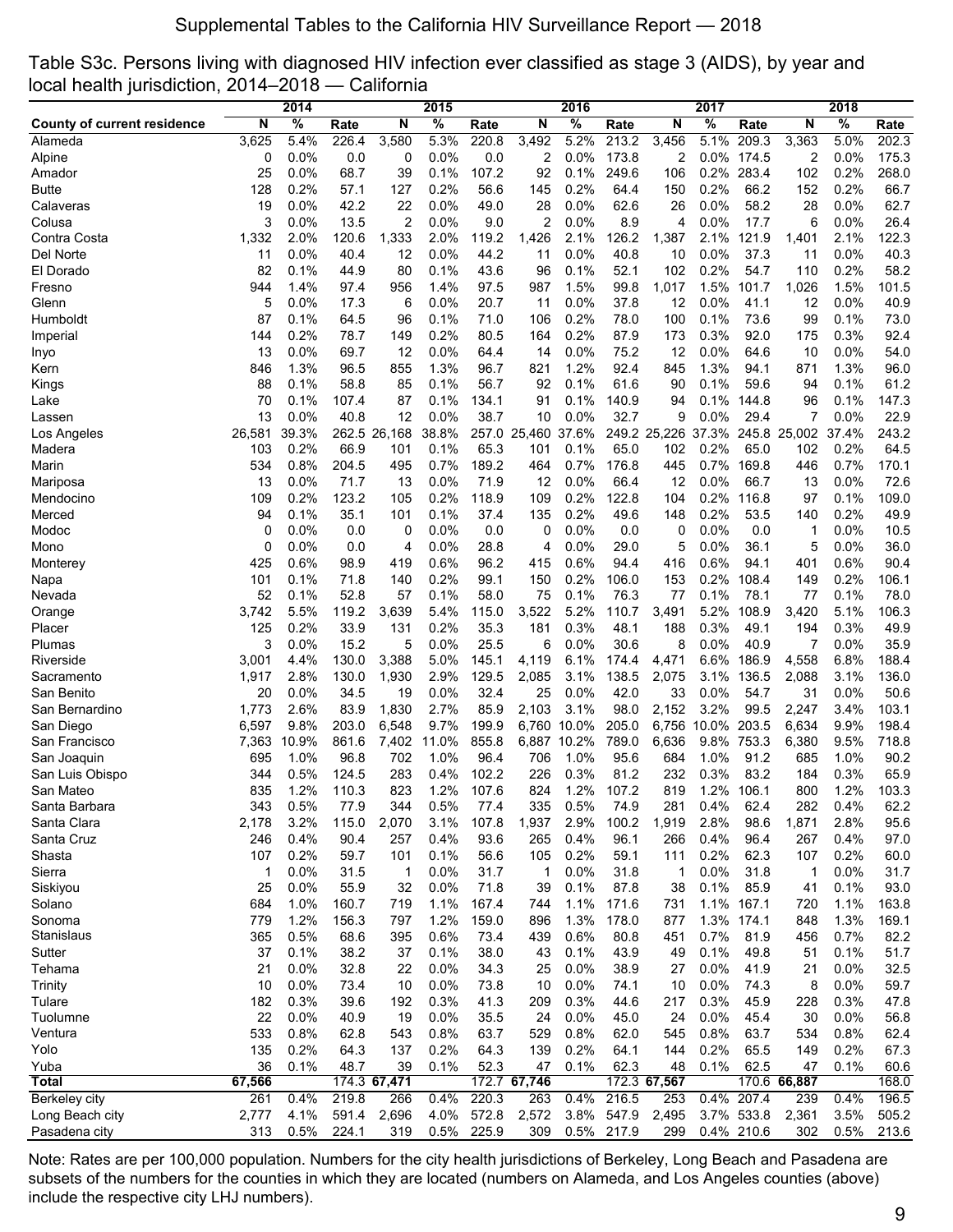<span id="page-9-0"></span>Table S4a. Persons living with diagnosed HIV infection ever classified as stage 3 (AIDS), by race/ethnicity, and selected demographic characteristics, 2018—California

|                         |                             | American<br>Indian/<br>Alaska<br><b>Native</b> |       | Asian        |       | Black/<br>African<br>American |         | Hispanic/<br>Latinx |       | <b>Native</b><br>Hawaiian/<br><b>Pacific</b><br><b>Islander</b> |       | White             |             | <b>Multiple</b><br>Races |       | <b>Total</b>       |             |
|-------------------------|-----------------------------|------------------------------------------------|-------|--------------|-------|-------------------------------|---------|---------------------|-------|-----------------------------------------------------------------|-------|-------------------|-------------|--------------------------|-------|--------------------|-------------|
| <b>Characteristic</b>   |                             | N                                              | Rate  | N            | Rate  | N                             | Rate    | N                   | Rate  | N                                                               | Rate  |                   | N Rate      | N                        | Rate  | N                  | Rate        |
| Age at year end (years) | 0 to 11                     | 0                                              | 0.0   |              | 0.1   | 5                             | 1.6     | 8                   | 0.3   | 0                                                               | 0.0   | $\overline{2}$    | 0.1         | 3                        | 1.1   | 19                 | 0.3         |
|                         | 12 to 14                    | 0                                              | 0.0   | 0            | 0.0   | 5                             | 6.1     | 3                   | 0.4   | 1                                                               | 19.1  | 0                 | 0.0         | 0                        | 0.0   | 9                  | 0.6         |
|                         | 15 to 17                    | 0                                              | 0.0   | 2            | 1.2   | 3                             | 3.2     | 8                   | 1.0   | 0                                                               | 0.0   |                   | 0.2         | 4                        | 6.4   | 18                 | 1.1         |
|                         | 18 to 19                    | 0                                              | 0.0   | 2            | 1.5   | 6                             | 7.8     | 13                  | 2.4   | 0                                                               | 0.0   | $\overline{2}$    | 0.6         | 0                        | 0.0   | 23                 | 2.0         |
|                         | 20 to 24                    | 0                                              | 0.0   | 14           | 4.2   | 117                           | 63.1    | 170                 | 11.6  | 0                                                               | 0.0   | 37                | 4.2         | 11                       | 9.3   | 350                | 11.6        |
|                         | 25 to 29                    | 4                                              | 34.3  | 68           | 22.0  | 315                           | 182.2   | 695                 | 57.8  | 6                                                               | 53.6  | 180               | 21.8        | 54                       | 67.2  | ,322               | 50.6        |
|                         | 30 to 34                    | 2                                              | 18.6  | 126          | 36.5  | 570                           | 372.5   | 1,420               | 127.6 | 7                                                               | 64.0  | 467               | 51.7        | 110                      | 161.0 |                    | 2,702 103.8 |
|                         | 35 to 39                    | 13                                             | 119.3 | 205          | 52.8  | 635                           | 424.6   | 2,308               | 202.1 | 15                                                              | 134.6 | 732               | 76.1        | 145                      | 223.7 |                    | 4,053 148.5 |
|                         | 40 to 44                    | 11                                             | 110.8 | 279          | 72.6  | 768                           | 558.5   | 2,892               | 271.0 | 9                                                               | 90.9  | 1.070             | 124.6       | 182                      | 350.2 |                    | 5,211 206.8 |
|                         | 45 to 49                    | 25                                             | 229.5 | 429          | 105.4 | 1,225                         | 807.1   | 4,105               | 397.8 | 18                                                              | 179.3 | 2.248             | 231.1       | 268                      | 554.9 |                    | 8,318 316.0 |
|                         | 50 to 54                    | 34                                             | 293.1 | 472          | 128.7 | 2,032                         | 1,278.7 | 5,276               | 578.4 | 19                                                              | 193.5 |                   | 4,454 422.3 | 350                      | 806.6 | 12,638 494.2       |             |
|                         | 55 to 59                    | 37                                             | 280.4 | 353          | 98.4  | 2,215                         | 1,355.4 | 4,291               | 559.6 | 14                                                              | 141.8 | 5,925             | 484.9       | 351                      | 823.8 | 13,186 511.8       |             |
|                         | 60 to 64                    | 20                                             | 166.9 | 271          | 81.3  | 1.689                         | 1,216.0 | 2,562               | 424.9 | 13                                                              | 161.1 |                   | 4,422 367.2 | 226                      | 647.0 |                    | 9,203 394.2 |
|                         | 65 to 74                    | 13                                             | 75.5  | 256          | 51.7  | 1.355                         | 747.9   | 1,938               | 265.7 |                                                                 | 67.6  | 4,382             | 224.4       | 203                      | 459.9 | 8.156              | 237.8       |
|                         | $\geq 75$                   | 2                                              | 19.7  | 54           | 14.6  | 236                           | 200.6   | 437                 | 95.2  | 2                                                               | 32.4  | 918               | 63.3        | 30                       | 117.4 | 1,679              | 68.8        |
| Gender                  | Cisgender men               | 130                                            | 152.4 | 2,136        | 85.8  | 8,402                         | 748.8   | 22,690              | 288.3 | 93                                                              | 130.7 | 22,974            | 301.4       | 1,644                    | 311.7 | 58,072 293.4       |             |
|                         | Cisgender women             | 30                                             | 34.4  | 350          | 12.7  | 2,519                         | 218.2   | 2,974               | 38.4  | 15                                                              | 20.7  | 1.767             | 23.0        | 254                      | 46.7  | 7,910              | 39.5        |
|                         | Transgender women           | 1                                              |       | 46           | ٠     | 249                           | ٠       | 452                 |       | 3                                                               |       | 96                |             | 38                       |       | 885                |             |
|                         | Transgender women           | 0                                              |       | 0            |       | 6                             |         | 10                  |       | 0                                                               |       | 3                 |             | 0                        |       | 19                 |             |
|                         | Alternative Gender Identity | 0                                              |       | $\mathbf{0}$ |       | 0                             |         | 0                   |       | 0                                                               |       | O                 |             |                          |       |                    |             |
|                         | <b>Total</b>                | 161                                            |       | 93.4 2,532   | 48.3  | 11,176                        | 491.0   | 26,126              | 167.3 | 111                                                             |       | 77.3 24,840 162.3 |             | 1,937                    |       | 180.7 66.887 168.0 |             |

Note: Rates are per 100,000 population. Dash (—) indicates rates not calculated due to unknown population denominators. Until 2003, Asian/Native Hawaiian/Pacific Islander was classified as a single category; therefore persons with race/ethnicity data only available prior to 2003 are classified as Asian because they cannot be disaggregated. There were four persons diagnosed and living with HIV in California with an unknown race/ethnicity.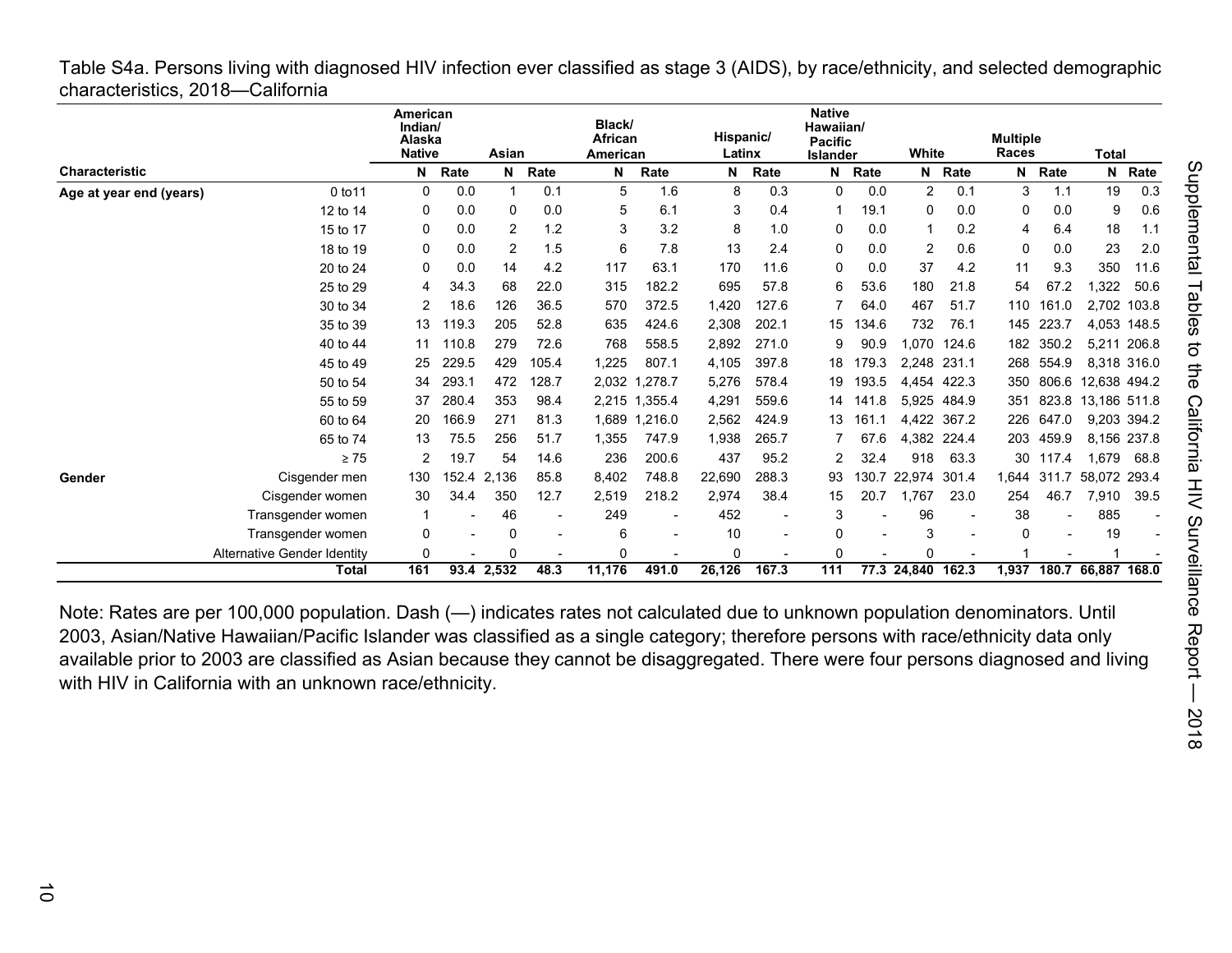<span id="page-10-0"></span>Table S4b. Persons living with diagnosed HIV infection ever classified as stage 3 (AIDS), by race/ethnicity and transmission category, 2018—California

|                             |                                      | American<br>Indian/ |        |              |        | Black/         |          |           |          | <b>Native</b><br>Hawaiian/ |        |          |          |                 |          |              |
|-----------------------------|--------------------------------------|---------------------|--------|--------------|--------|----------------|----------|-----------|----------|----------------------------|--------|----------|----------|-----------------|----------|--------------|
|                             |                                      | Alaska              |        |              |        | African        |          | Hispanic/ |          | <b>Pacific</b>             |        |          |          | <b>Multiple</b> |          |              |
|                             |                                      | <b>Native</b>       |        | Asian        |        | American       |          | Latinx    |          | Islander                   |        | White    |          | Races           |          | <b>Total</b> |
| Demographic group           | <b>Transmission category</b>         | N                   | %      | N            | %      | N              | %        | N         | %        | N                          | %      | N        | $\%$     | N               | %        | N            |
| Cisgender men               | Male-to-male sexual contact (MMSC)   | 79                  | 60.8%  | 1,672        | 78.3%  | 5,118          | 60.9%    | 16,645    | 73.4%    | 67                         | 72.0%  | 18,037   | 78.5%    | 1,193           | 72.7%    | 42,812       |
| (age $\geq$ 12 at year end) | Injection drug use (IDU)             | 19                  | 14.6%  | 45           | 2.1%   | 863            | 10.3%    | 1.178     | 5.2%     | 2                          | 2.2%   | 1.108    | 4.8%     | 85              | 5.2%     | 3,300        |
|                             | MMSC and IDU                         | 25                  | 19.2%  | 90           | 4.2%   | 807            | 9.6%     | 1,514     | 6.7%     | 9                          | 9.7%   | 2.503    | 10.9%    | 207             | 12.6%    | 5.155        |
|                             | High-risk heterosexual contact       | 2                   | 1.5%   | 102          | 4.8%   | 655            | 7.8%     | 1,016     | 4.5%     | 1                          | 1.1%   | 436      | 1.9%     | 48              | 2.9%     | 2,262        |
|                             | Heterosexual contact (non-high-risk) | 3                   | 2.3%   | 125          | 5.9%   | 517            | 6.2%     | 1,243     | 5.5%     | 8                          | 8.6%   | 403      | 1.8%     | 45              | 2.7%     | 2,344        |
|                             | Perinatal/Unknown risk/Other         | $\overline{2}$      | 1.5%   | 101          | 4.7%   | 439            | 5.2%     | 1.089     | 4.8%     | 6                          | 6.5%   | 486      | 2.1%     | 64              | 3.9%     | 2,187        |
|                             | Subtotal                             | 130                 | 81.3%  | 2,135        | 85.9%  | 8,399          | 76.9%    | 22,685    | 88.4%    | 93                         | 86.1%  | 22,973   | 92.9%    | 1.642           | 86.6%    | 58,060       |
| <b>Cisgender women</b>      | Injection drug use                   | 13                  | 43.3%  | 20           | 5.7%   | 546            | 21.7%    | 388       | 13.1%    | 2                          | 13.3%  | 590      | 33.4%    | 54              | 21.3%    | 1.613        |
| (age $\geq$ 12 at year end) | High-risk heterosexual contact       | 11                  | 36.7%  | 229          | 65.4%  | 1,277          | 50.7%    | 1.749     | 58.9%    | 8                          | 53.3%  | 888      | 50.3%    | 123             | 48.6%    | 4,285        |
|                             | Heterosexual contact (non-high-risk) | Δ                   | 13.3%  | 70           | 20.0%  | 479            | 19.0%    | 557       | 18.7%    | 5                          | 33.3%  | 198      | 11.2%    | 50              | 19.8%    | 1,363        |
|                             | Perinatal/Unknown risk/Other         | 2                   | 6.7%   | 31           | 8.9%   | 215            | 8.5%     | 277       | 9.3%     | $\Omega$                   | 0.0%   | 90       | 5.1%     | 26              | 10.3%    | 642          |
|                             | Subtotal                             | 30                  | 18.8%  | 350          | 14.1%  | 2,517          | 23.1%    | 2,971     | 11.6%    | 15                         | 13.9%  | 1.766    | 7.1%     | 253             | 13.4%    | 7,903        |
| <b>Transgender women</b>    | Transgender sexual contact           |                     | 100.0% | 45           | 97.8%  | 245            | 98.4%    | 447       | 98.9%    | 3                          | 100.0% | 95       | 99.0%    | 37              | 97.4%    | 873          |
| (age $\geq$ 12 at year end) | Injection drug use (IDU)             |                     | 0.0%   | $\Omega$     | 0.0%   | $\overline{2}$ | 0.8%     | 3         | 0.7%     | 0                          | 0.0%   | -1       | 1.0%     |                 | 2.6%     |              |
|                             | Perinatal/Unknown risk/Other         | $\Omega$            | 0.0%   |              | 2.2%   | 2              | 0.8%     | 2         | 0.4%     | $\Omega$                   | 0.0%   | $\Omega$ | 0.0%     | $\Omega$        | 0.0%     | 5            |
|                             | Subtotal                             | -1                  | 100.0% | 46           | 100.0% | 249            | 97.6%    | 452       | 97.8%    | 3                          | 100.0% | 96       | 97.0%    | 38              | 100.0%   | 885          |
| <b>Transgender men</b>      | Transgender sexual contact           | $\Omega$            | 0.0%   | $\Omega$     | 0.0%   | 5              | 83.3%    | 8         | 80.0%    | $\Omega$                   | 0.0%   |          | 33.3%    | $\Omega$        | 0.0%     | 14           |
| (age $\geq$ 12 at year end) | Injection drug use                   | $\Omega$            | 0.0%   | $\Omega$     | 0.0%   |                | 16.7%    |           | 10.0%    | $\Omega$                   | 0.0%   | 2        | 66.7%    | $\Omega$        | 0.0%     | 4            |
|                             | Perinatal/Unknown risk/Other         | $\Omega$            | 0.0%   | $\Omega$     | 0.0%   | 0              | 0.0%     |           | 10.0%    | $\Omega$                   | 0.0%   | $\Omega$ | 0.0%     | $\Omega$        | 0.0%     |              |
|                             | <b>Subtotal</b>                      | 0                   | 0.0%   | $\mathbf{0}$ | 0.0%   | 6              | 2.4%     | 10        | 2.2%     | 0                          | 0.0%   | 3        | 3.0%     | $\mathbf{0}$    | $0.0\%$  | 19           |
| Alternative gender          | Sexual contact                       | $\Omega$            | 0.0%   | $\Omega$     | 0.0%   | 0              | 0.0%     | 0         | 0.0%     | $\Omega$                   | 0.0%   | $\Omega$ | 0.0%     |                 | 100.0%   |              |
| (age $\geq$ 12 at year end) | Injection drug use                   | <sup>0</sup>        | 0.0%   | $\Omega$     | 0.0%   | $\Omega$       | 0.0%     | 0         | 0.0%     | 0                          | 0.0%   | 0        | 0.0%     | U               | 0.0%     | 0            |
|                             | <b>Subtotal</b>                      | 0                   | 0.0%   | $\mathbf{0}$ | 0.0%   | 0              | $0.0\%$  | 0         | 0.0%     | 0                          | 0.0%   | 0        | 0.0%     |                 | 100.0%   |              |
| Child                       | Perinatal                            | $\Omega$            | 0.0%   |              | 100.0% | 2              | 40.0%    | 6         | 75.0%    | $\mathbf 0$                | 0.0%   |          | 2 100.0% | 3               | 100.0%   | 14           |
| (age <12 at year end)       | Unknown risk                         | $\Omega$            | 0.0%   | $\Omega$     | 0.0%   | 3              | 60.0%    |           | 12.5%    | 0                          | 0.0%   | 0        | 0.0%     | 0               | 0.0%     |              |
|                             | Other                                |                     | 0.0%   | $\Omega$     | 0.0%   | 0              | 0.0%     |           | 12.5%    | $\mathbf 0$                | 0.0%   | 0        | 0.0%     | U               | $0.0\%$  |              |
|                             | Subtotal                             | O                   | 0.0%   |              | 100.0% |                | 5 100.0% |           | 8 100.0% | $\mathbf{0}$               | 0.0%   |          | 2 100.0% |                 | 3 100.0% | 19           |
|                             | Total                                | 161                 |        | 2,532        |        | 11,176         |          | 26.126    |          | 111                        |        | 24,840   |          | 1,937           |          | 66.887       |

Note: High-risk heterosexual contact: heterosexual intercourse with a person of the opposite sex-at-birth who has a high risk for HIV (e.g., MMSC, IDU). Heterosexual contact (non-high-risk): heterosexual intercourse with a person of the opposite sex-at-birth who does not have a high risk for HIV. Transgender persons who report sexual contact are placed in the transmission category of sexual contact, regardless of IDU. Other includes hemophilia, blood transfusion, and risk factor not reported or not identified. There were four persons diagnosed and living with HIV in California with an unknown race/ethnicity.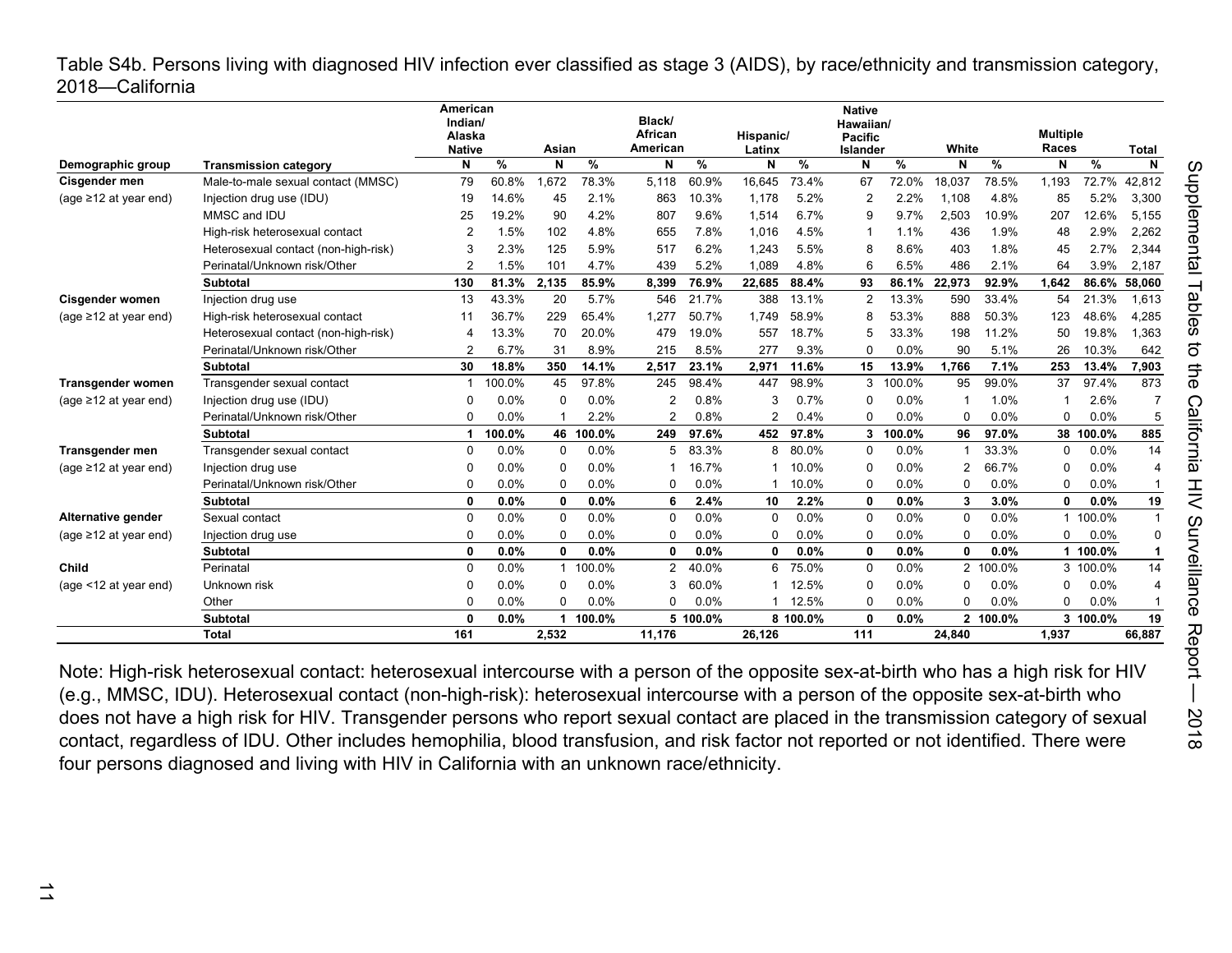### <span id="page-11-0"></span>**Technical Notes on the Supplemental Tables**

The information presented in this report is based on HIV surveillance data reported to the OA through January 6, 2020 allowing for a minimum of 12 months' reporting delay. Persons are presumed to reside in California if the most recent available address is located in the state.

The term HIV infection is defined as any diagnosis of HIV infection that met the CDC surveillance case definition, regardless of the stage of disease (stage 0, 1, 2, 3 [AIDS], or unknown) at time of initial diagnosis. The term "stage 3 (AIDS)" refers specifically to the subset of persons with diagnosed HIV whose infection was classified as stage 3 (AIDS) during a given year (for tables of persons newly diagnosed) or whose infection has ever been classified as stage 3 (AIDS) (for tables of persons living with diagnosed infection). Stage 3 HIV infection (AIDS) is diagnosed when the immune system of a person infected with HIV becomes severely compromised―defined as low CD4 cell count (<200 cells/µL), or the diagnosis of an AIDS-defining opportunistic infection or illness. This report does not include estimates of the number of persons who are infected with HIV, but not yet diagnosed. Because persons test at differing times after becoming infected, the number of persons with newly diagnosed HIV infection is not necessarily representative of persons newly infected with HIV (HIV incidence).

Please use caution when interpreting data on trends for groups with fewer than 20 cases. Small fluctuations from year to year can lead to dramatic changes in rates, which may not be indicative of changes in the epidemiology of HIV in these populations.

**Age:** Children refers to persons aged less than 12 years. For newly diagnosed persons, the age group is based on the date of diagnosis. For persons living with HIV, the age group is based on the age at the end of the specified calendar year. For deaths, the age group is based on the age at death.

**Gender:** Persons were classified as being transgender if a case report form affirming their transgender status was present in HIV surveillance data by January 6, 2020. Otherwise individuals were classified according to their sex-at-birth.

**Race and ethnicity:** Hispanic/Latinx persons can be of any race. Race/ethnicity data were collected using Asian/Native Hawaiian/Pacific Islander as a single category until 2003; therefore persons who were classified as Asian/Native Hawaiian/Pacific Islander prior to 2003 and for whom no subsequent race/ethnicity information is available are classified as Asian, because they cannot be disaggregated. Although California Government Code Section 8310.5 requires CDPH to tabulate information by expanded ethnicities for each major Asian and Pacific Islander group, the data shown here are not disaggregated into those groups in order to maintain the confidentiality of these persons.

**Geography:** Jurisdiction of residence was determined at the time of diagnosis for newly diagnosed persons. For all living and deceased cases, jurisdiction of residence was based on the most recent available address.

**Transmission category:** Transmission category is the term for classifying cases based on a person's reported HIV risk factors. The classification is based on the CDC algorithm and results from selecting the single risk factor most likely to have been responsible for transmission, even if multiple risk factors were reported. The CDC hierarchy of risk factors, from most likely to lead to HIV transmission, to least likely, is as follows: male-to-male sexual contact (MMSC) and injection drug 12